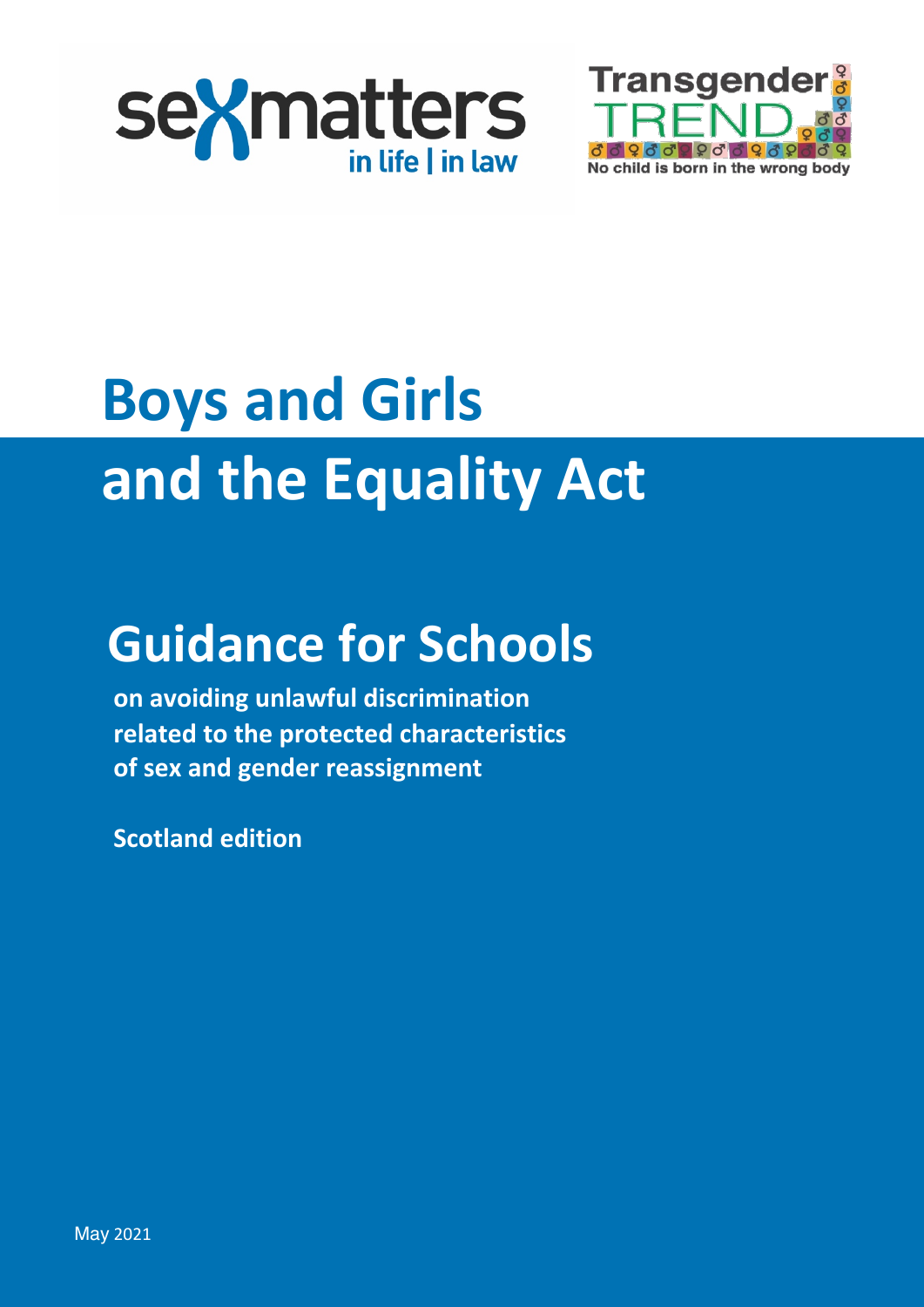## **About this Guide**

This guide is about schools' responsibilities under the Equality Act 2010 towards all boys and girls in relation to the protected characteristics of sex, and "gender reassignment".

This is not a guide to gender identity issues or healthcare for individual pupils; rather, it is about the general rules and policies that schools need in order to be fair and inclusive, keep everyone safe and work with parents.

**The general principles are of clarity of language, and doing no harm.** Children who experience gender dysphoria or who identify as transgender should not be treated less favourably in education, but they have not changed *sex.* By taking steps to avoid sex discrimination (i.e. not treating girls and boys differently, apart from where sex matters), schools will also avoid much risk of indirect discrimination against children who may have the protected characteristic of gender reassignment.

Schools should be careful to ensure that equality or anti-bullying policies do not inadvertently undermine safeguarding, isolate children from their parents or put them at risk.

**Areas of risk are highlighted in this document**.

## **Who is it for?**

This guide is for:

- **Teachers, school leadership teams and Parent Councils and governors** in both state and independent schools at primary and secondary levels setting rules and policies
- **Parents and young people** seeking to understand their rights
- **Local education authorities** producing their own guidance

The guide includes a model policy which schools can adopt.

It may also be useful for other institutions that work with children and young people, such as youth associations and sports clubs. It is also offered as an input to guidance that may be developed by the government or national public bodies. Its focus is on the UK legal framework. This version is specifically for Scotland. There is a separate edition for England and Wales.

## **Who has it been developed by?**

This guide has been developed by **Sex Matters**, an organisation that campaigns and advocates for clarity about sex in law, language and policy, together with **Transgender Trend**, which promotes evidence and analysis in the way that institutions support children with gender dysphoria.<sup>1</sup>

It draws on the **Equality Act 2010** and the safeguarding frameworks used in England, Wales and Scotland <sup>2</sup> as well as the Equality and Human Rights Commission (EHRC, 2014)<sup>3</sup> and (EHRC, 2014)<sup>4</sup>.



This work is licensed under the Creative Commons Attribution 4.0 International License. To view a copy of this license, visit: http://creativecommons.org/licenses/by/4.0/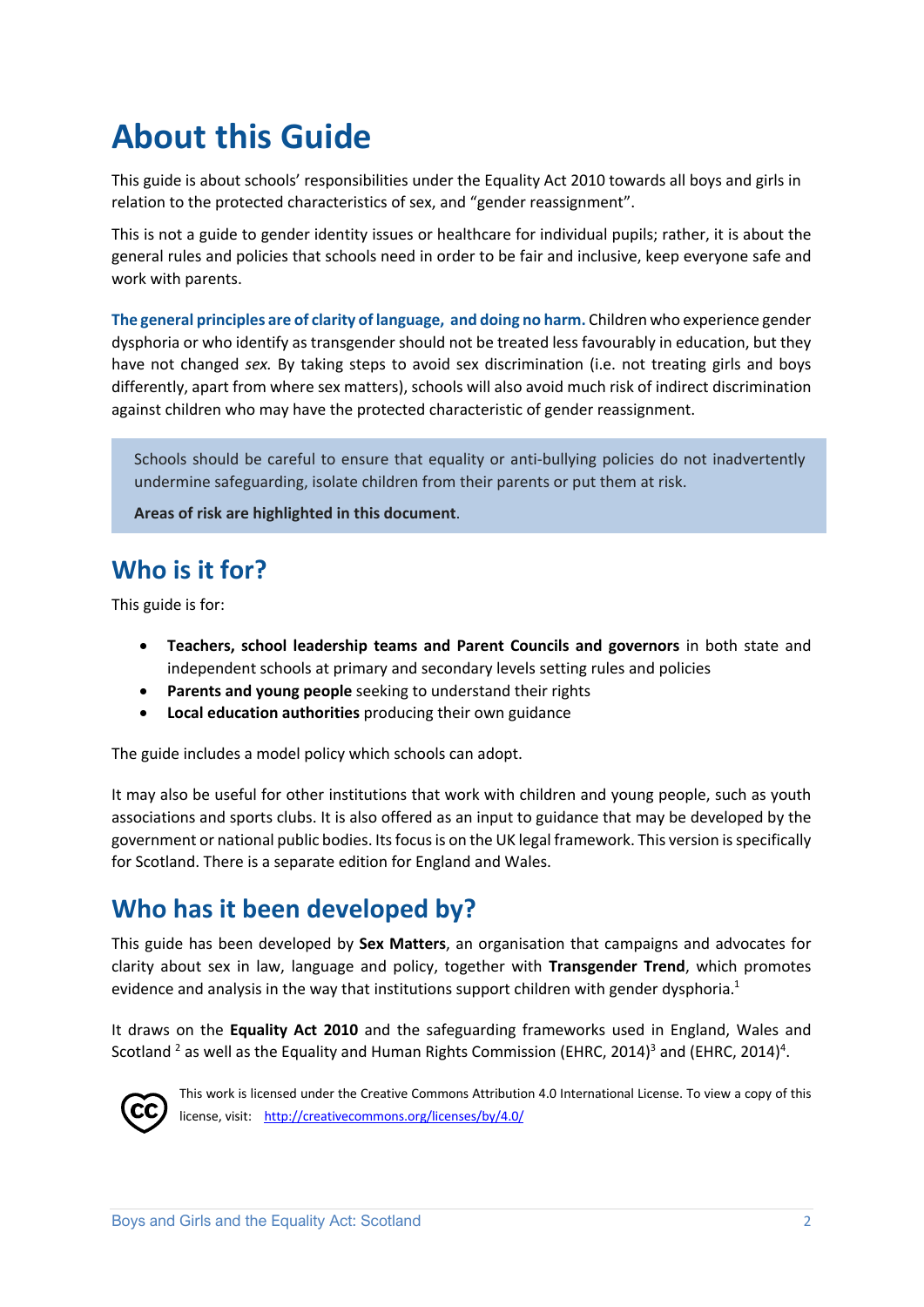#### **TABLE OF CONTENTS**

| <b>FOREWORD</b>                                           | 4            |
|-----------------------------------------------------------|--------------|
| <b>KEY MESSAGES</b><br>1                                  | 5            |
| <b>BACKGROUND</b><br>$\overline{2}$                       | 6            |
| <b>Protected characteristics</b>                          | 6            |
| $\overline{\mathbf{3}}$<br><b>AVOIDING DISCRIMINATION</b> | 8            |
| <b>Information and record-keeping</b>                     | 9            |
| <b>Uniform</b>                                            | 10           |
| <b>Names and pronouns</b>                                 | 10           |
| WHEN TREATING THE SEXES DIFFERENTLY IS JUSTIFIED<br>4     | 12           |
| <b>Single-sex schools</b>                                 | 14           |
| <b>PSHE lessons</b>                                       | 14           |
| <b>Changing and washing rooms</b>                         | 14           |
| <b>Sleeping accommodation</b>                             | 15           |
| <b>Sports</b>                                             | 16           |
| 5<br><b>INCLUSION</b>                                     | 18           |
| <b>Supporting good relations</b>                          | 19           |
|                                                           |              |
| <b>ANNEX: MODEL POLICY FOR A SCHOOL</b>                   | 21           |
| <b>ELIDTUED DECALIDAES</b>                                | $\mathbf{a}$ |

| <b>FURTHER RESOURCES</b> | 24 |
|--------------------------|----|
| <b>Official guidance</b> | 24 |
| <b>Other resources</b>   | 24 |
|                          |    |

| <b>ENDNOTES</b> | 25 |
|-----------------|----|
|                 |    |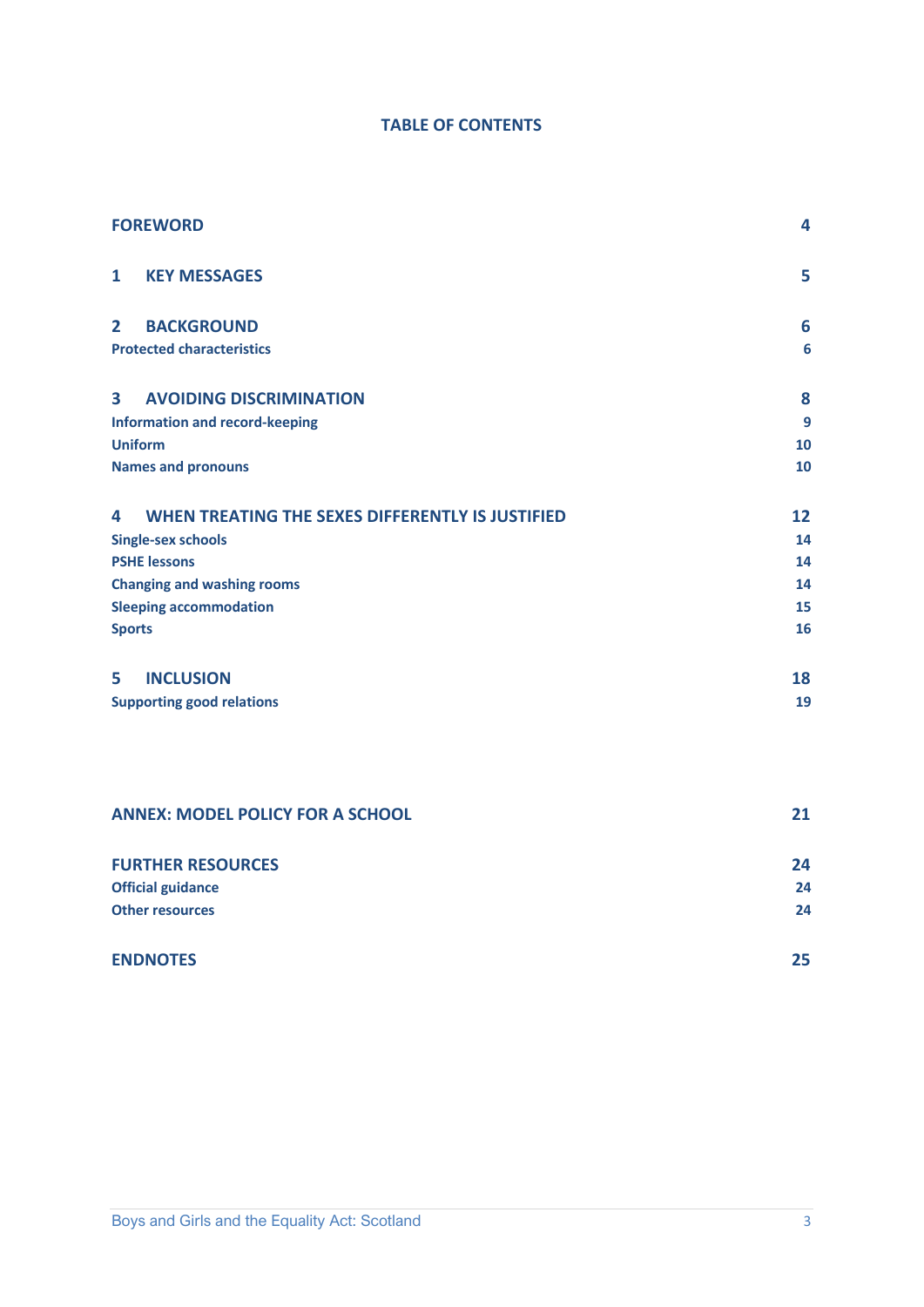## **Foreword**

Schools play a unique and important role as communities in which children develop, in a cohort with their peers, and in partnership with parents and carers. Schools have a legal and moral obligation to ensure **equality of opportunity for all pupils**, and to create **safe environments for children and young people.**

Growing numbers of children have been experiencing mental distress linked to feelings of "gender dysphoria",<sup>5</sup> with increasing numbers identifying as transgender.<sup>6</sup>

Schools and teachers have faced a barrage of demands and opinion about "transgender children", some of it linked to guidance suggesting that children's rights under the Equality Act mean that schools must "affirm" them as the opposite sex. Several local authorities have withdrawn such guidance when  $\alpha$  ballenged. <sup>7</sup>The Scottish Government announced in 2019 that it would issue its own guidance in *bhis area, as of date of publication of this guidance this has not been published.* 

This guide seeks to cut through the confusion.

**All children have a right to education and to be protected from harm.** Schools need to have childwelfare focused policies, rules and expectations, and robust safeguarding practices. They need to have rules and practices that treat all children fairly, in line with the Equality Act 2010. This guide is concerned with those whole-school rules.

This guidance (and the England and Wales version) was also developed with regard to guidance issued last year on Relationship and Sex Education by the Department for Education in England and Wales. It discourages schools encouraging children to think that **if they don't comply with gender stereotypes "either their personality or their body is wrong and in need of changing".**<sup>8</sup>

It also takes heed of the judgment of the High Court in England and Wales which recently considered whether children are able to give informed consent for treatment with puberty blocking drugs. It found that it would be highly unlikely that a child aged under 13 could understand and weigh the longterm risks and consequences, and doubtful for a child aged 14 or 15. For children aged 16 and 17, clinicians should seek court authorisation.<sup>9</sup> In response to this the Scottish Government has said it would consider its findings.

We have taken a cautious approach in this guide, aiming to ensure that children who experience gender dysphoria or who identify as transgender are not treated less favourably in education, without seeking to entrench their identification at an early age, and without removing them from normal safeguarding practice, or risking discrimination or harm to other children.

This is a consultation draft. Your feedback is welcome. You are invited to provide detailed comments by filling in the [consultation form.](https://forms.gle/NwFZhaFFQZMDxNcGA) 

You can also email info@sex-matters.org or info@trangendertrend.com.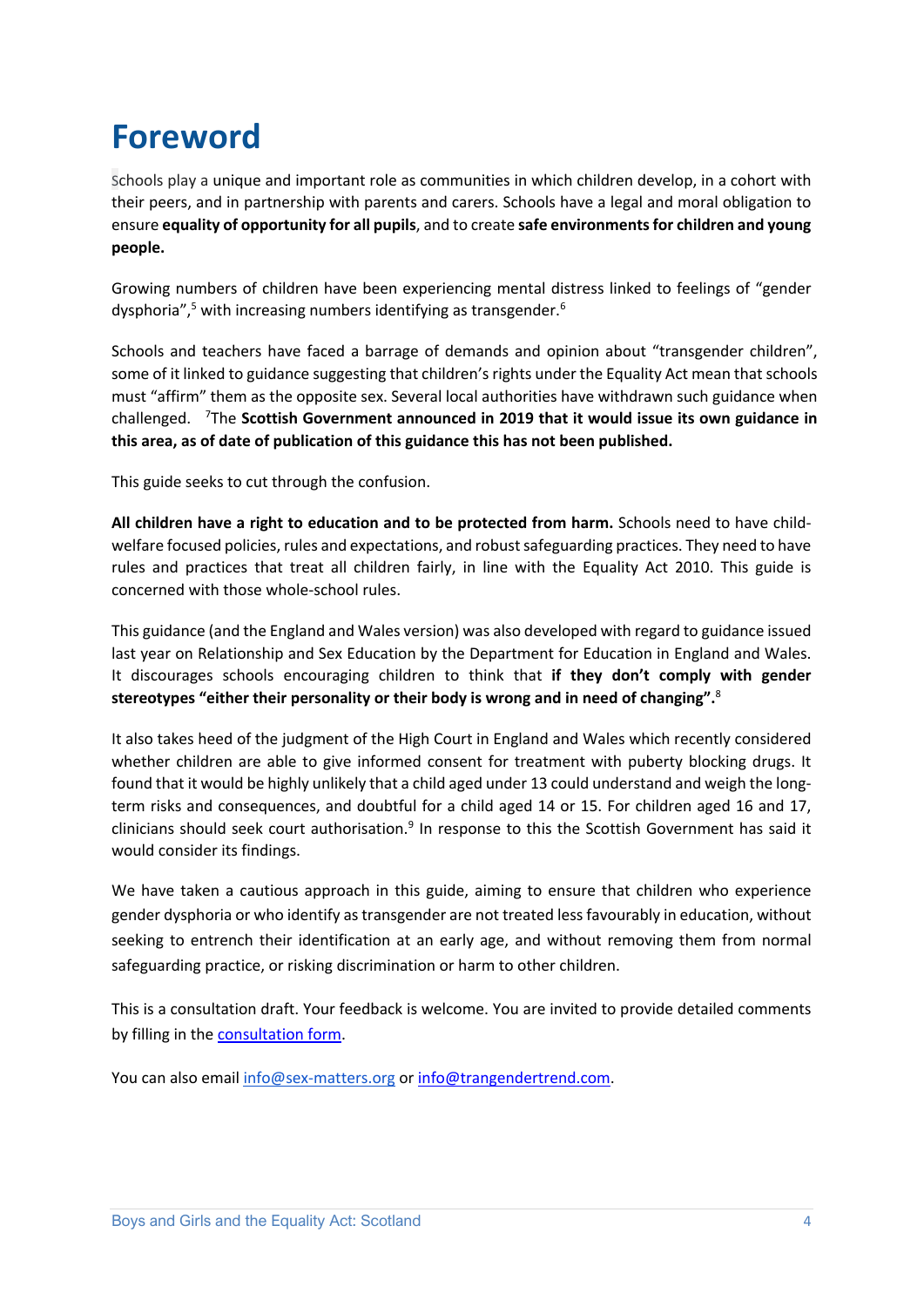## **1 Key messages**

- **1. Every child has a sex. No child is "born in the wrong body". Every child should be free to express themselves. This does not change a child's sex.**
- **2. A child who identifies as a different gender to their sex has not legally changed sex. Under equality law, they remain protected against discrimination based on their sex, as well as against discrimination based on the protected characteristic of "gender reassignment".**
- **3. No child should feel they need to act like a stereotypical girl or boy in order to fit in at school. Individual students should be treated fairly and with sympathy and support.**
- **4. All policies must be in line with safeguarding. It will never be consistent with safeguarding to keep a child's sex secret from peers or teachers.**
- **5. Schools should make clear that all pupils are welcome to share single-sex facilities with children of the** *same* **sex, but not to share facilities designated for the** *opposite* **sex.**
- **6. All bullying and harassment should be tackled.**
- **7. Single-sex schools do not have to admit children of the opposite sex based on "gender identity".**
- **8. Where single-sex facilities are provided, such as in sports and changing rooms, policies and rules should be applied consistently and unambiguously.**
- **9. Alternative single-occupancy unisex facilities are an appropriate alternative for any child who wants more privacy, and would accommodate those who experience gender dysphoria.**
- **10. Schools should make clear that everyone is included and valued. It is not "transphobic" to recognise that everyone has a sex, and to have sexbased rules where justified.**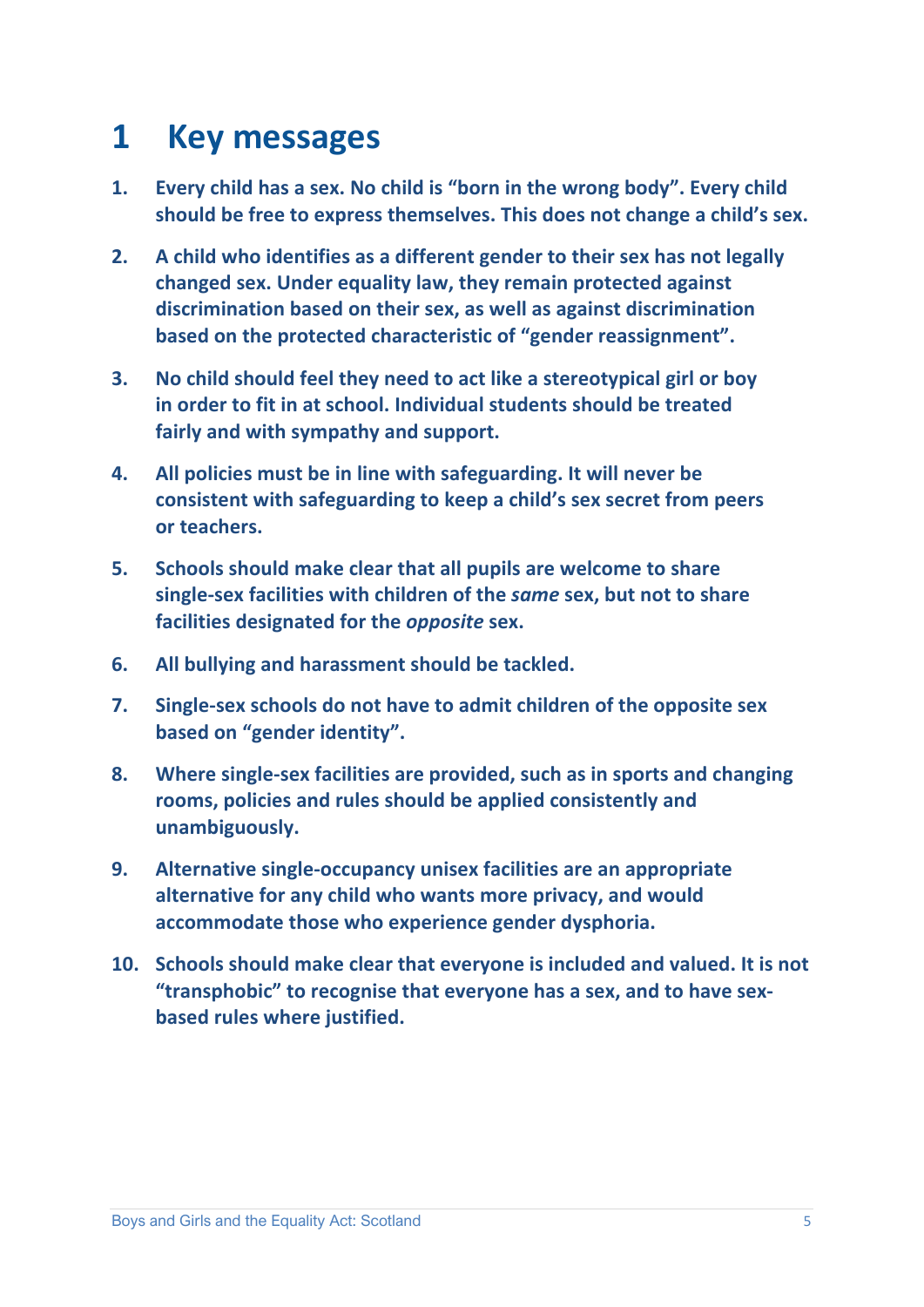## **2 Background**

Schools have a duty of care to protect the health, safety and welfare of all pupils. It is important that policies driven by equality considerations do not inadvertently undermine the ability to assess and act on risks that a child or young person may be in or may pose to others.

The Children & Young People (Scotland) Act places a duty on schools and local authorities to safeguard and promote the welfare of all children. This sits within the framework of **Getting It Right for Every Child** (known as GIRFEC) the national approach for all people who support children to work together in safeguarding. Providers of education must promote safe practice to protect children, young people and adults from harm, abuse and exploitation.<sup>10</sup>

At the same time, schools must comply with the **Equality Act 2010**, which covers all aspects of school life in relation to pupils, prospective pupils, parents, carers and employees. This means they should be fair and non-discriminatory, and not put individuals or groups of people at a disadvantage.

When it comes to the pastoral care of individual children with complex needs, schools should work together with parents on any decisions, in line with the school's safeguarding policy, national safeguarding frameworks and the Local Authority.

## **Protected characteristics**

Schools have legal obligations under the Equality Act 2010 not to discriminate against pupils because they have, or are perceived to have, or associate with someone who has, a protected characteristic. Everybody has some protected characteristics. The protected characteristics likely to be relevant in relation to children and gender issues are:

- **Sex**. Everyone is either male or female. Male children are boys and grow into young men. Female children are girls and grow into young women. There is no provision for a person under 18 to change their legal sex. $^{11}$
- **Gender reassignment.** People who propose to transition to live as if they were a member of the opposite sex have the protected characteristic of gender reassignment. It is not clear whether a child can be said to have meaningfully proposed to make such a life-changing decision, but in any case, children should not be discriminated against for being perceived to have made such a decision, or for considering it.
- **Disability.** Children experiencing severe gender dysphoria (a state of anxiety, discomfort or distress because of mismatch between their perceived identity and theirl sex) may also be covered by the protected characteristic of disability ( if anxiety prevents them undertaking normal day-to-day activities, such as using school toilets or changing rooms). Children may also have other special educational needs and disabilities (SEND) that are relevant.
- **Sexual orientation.** This is defined by the Equality Act as meaning orientation towards persons of the same sex, persons of the opposite sex, or persons of either sex. Children who have not yet understood and experienced their sexuality as mature adults may confuse being gender non-conforming or feelings of attraction to the same sex with having an opposite-sex identity. 12

**"Gender identity" is not itself a protected characteristic. It should not be used in equality policies in place of sex or gender reassignment.**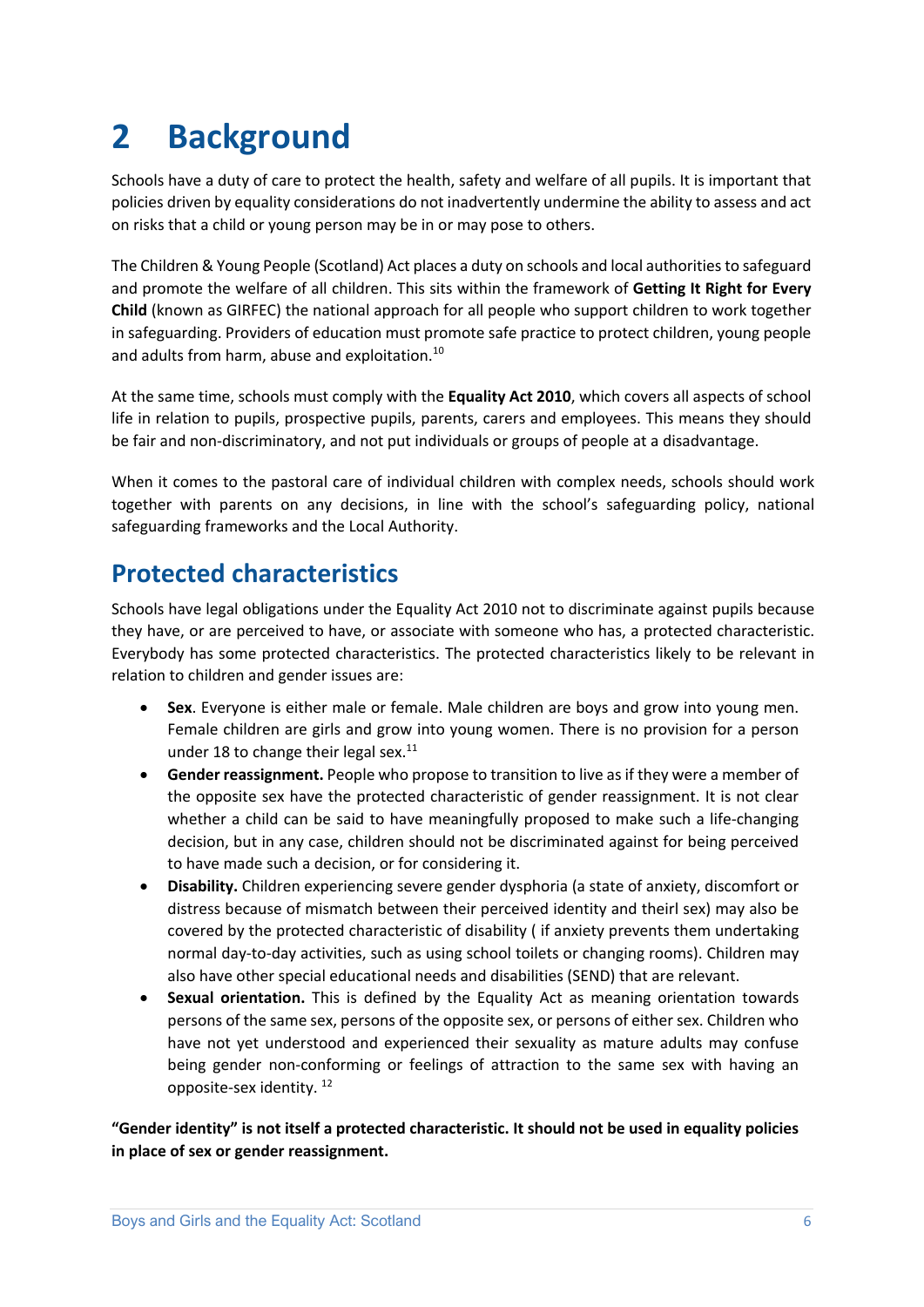### **Doing no harm: Taking a child-welfare-centred approach**

Schools should take **a do-no-harm approach** which ensures that children experiencing genderidentity issues are fully included and supported in education and safeguarding, without pressure to make life-defining choices at an early age.

For example the England and Wales DFE guidance states: *"While teachers should not suggest to a child that their non-compliance with gender stereotypes means that either their personality or their body is wrong and in need of changing, teachers should always seek to treat individual students with sympathy and support."*

Following the Bell v Tavistock decision, schools and local education authorities should consider withdrawing guidance that promotes the use of blockers and hormones, and materials that promote the "born in the wrong body" narrative and undermine safeguarding. They must still consider how to protect every child's rights.

Decisions made by the school must consider the best interests of both the individual child and their peers, at that particular moment in time, taking into account that they will continue to grow up together, as a cohort, in school.

As they grow up, children develop from being infants who might easily "pass" as a member of the opposite sex because of clothing and hairstyle, and who have yet to understand the full implications of the differences between the sexes. As they go through puberty, girls' and boys' bodies diverge in strength, build, athletic potential and secondary sex characteristics, and they develop a better understanding of sex and sexuality.

There is little research evidence for the efficacy of "puberty blocking" medication and crosssex hormones in improving the mental health of children.<sup>13</sup> What is known, however, is that this pathway, if continued, leads to young people becoming sterilised, permanently medicalised and lacking ordinary sexual function. The High Court in England and Wales has ruled that it is doubtful that a child under 16 can consent to this treatment; and that for children aged 16 and 17, clinicians should seek court authorisation if they have any doubt that it is in the child's best interests. Although this judgement does not apply to Scotland, Local Authorities should consider the potential for future legal challenges.

Schools should be wary of making decisions (such as to allow a 5-year-old boy to be treated as if he was a girl) that might be seen as having little physical risk at that age, but which, in practice, lock the school and the child into an expectation of this treatment continuing.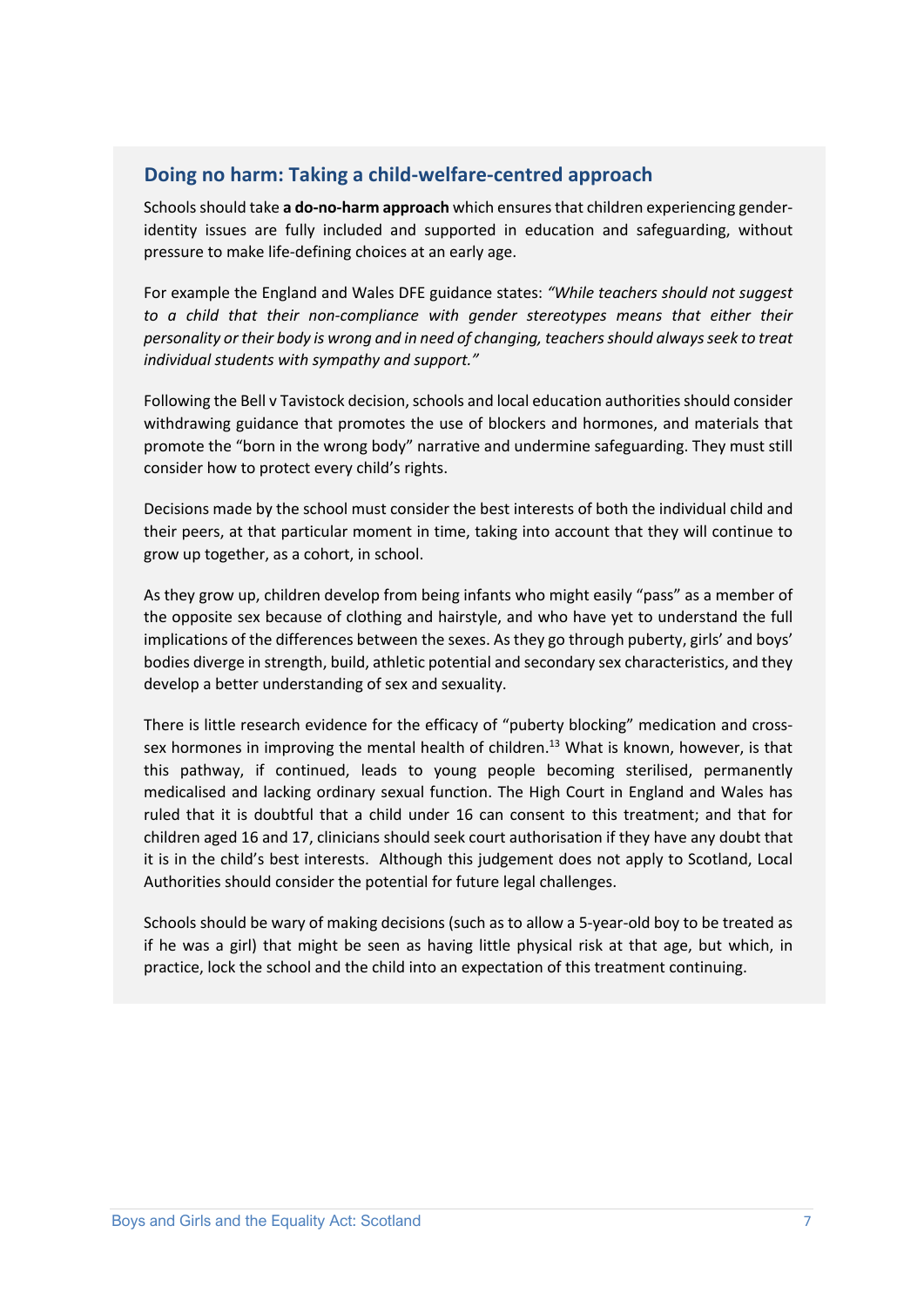## **3 Avoiding discrimination**

### **Remember that a child who identifies as a different gender remains protected against discrimination based on their sex**

The Gender Recognition Act 2004 allows adults to change their legal sex, but does not allow children to make that decision. $14$ 

People who have not changed their legal sex through a gender recognition certificate (this includes all young people under 18) are legally and physically the actual sex that is recorded on their birth certificate. This has been confirmed by the Equality and Human Rights Commission.15

**A child who identifies as "transgirl" (i.e. a male child who identifies as a girl) is legally male and would be treated as male for the purposes of the sex discrimination provisions in the Equality Act. A "transboy" (i.e. a female child who identifies as boy) is female. The sex discrimination exceptions in the Equality Act (which allow single-sex facilities, schools and sports) apply to them in the same way as to all other children of the same sex.**

Treating boys and girls differently based on gender stereotypes or tradition is likely to result in sex discrimination. It can also exacerbate feelings of gender dysphoria and exceptionalism for those who don't feel comfortable about their sex. It can result in indirect discrimination based on "gender reassignment".

**By taking steps to avoid discrimination based on sex (i.e. not treating girls and boys differently apart from where sex matters), schools will also avoid much risk of indirect discrimination against children who may have the protected characteristic of gender reassignment.**

### **Discrimination in the Equality Act 2010**

**Direct discrimination** means treating someone less favourably than someone else because they have a protected characteristic.

**Indirect discrimination** occurs when a provision, criterion or practice is applied in the same way for all, but has the effect of putting people with a protected characteristic at a disadvantage.

Indirect discrimination is unlawful unless it can be shown that the treatment or practice is justified as **a proportionate means of achieving a legitimate aim**. Legitimate aims include safeguarding, maintaining academic or other standards, and ensuring the health, safety and welfare of pupils.

**This does not mean that mixed schools should seek to be "gender neutral" or mixed sex in everything**. Rather, they should be clear that they treat girls and boys differently (i.e. have rules and policies based on sex) only where this is objectively justified, such as for safety, fairness and bodily privacy.

Schools should identify areas where sex-based rules and spaces are justified - such as in toilets, sports, changing facilities and overnight accommodation - and areas where treating boys and girls differently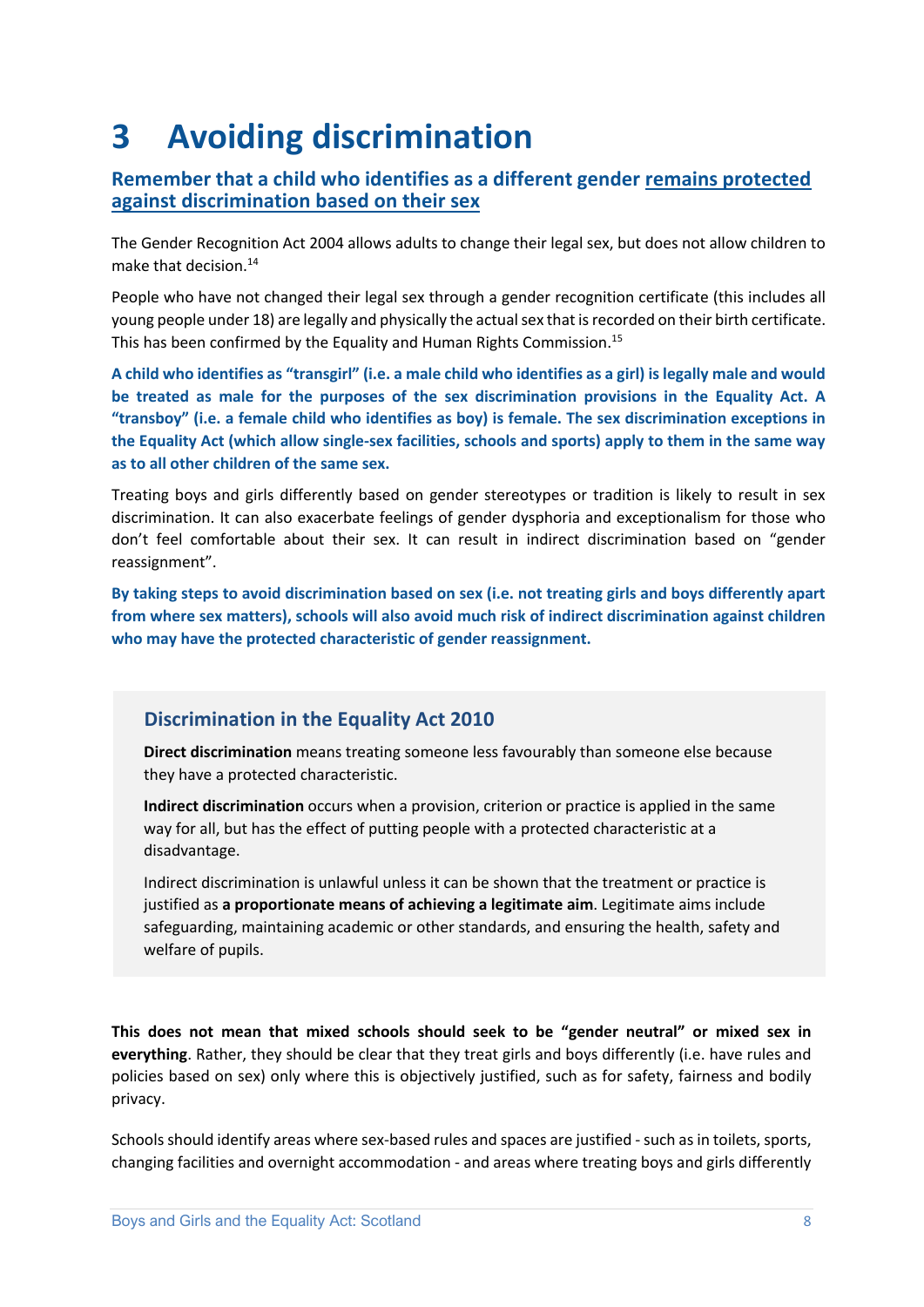is unjustified, such as in determining what subjects pupils can study, what games they can play, what they should wear and what name they can use.

In a mixed school, any separation of pupils by sex is likely to involve subjecting the pupils to a detriment. This will be direct discrimination.

**No child should feel they need to be a stereotypical girl or boy in order to fit in at school.** In general, schools should attach no privileges or status, stigma or punishment to children for conforming to, or not conforming to, gender stereotypes associated with their sex, or with the opposite sex. In most cases, if a behaviour, activity or item of clothing, hairstyle or jewellery is suitable for a girl in school, it is also suitable for a boy, and vice versa. For example, if a girl enrolsin primary school wearing trousers and with short hair, this should not be remarked upon. It would not be appropriate or necessary to ask her parents "what pronouns to use".

Schools should mix the sexes but avoid using boy-girl seating, or demanding boy-girl pairs in science or splitting the class into boy-girl teams for quizzes etc. This increases stereotypes about girls and boys, as well as causing distress to students experiencing gender-identity issues.

## **Information and record-keeping**

Schools should be clear in their record-keeping that they record the sex (male or female) of all pupils. This is essential for protecting the health and welfare of children, and for monitoring discrimination.

- Although "gender" is sometimes used as a euphemism for "sex", this is confusing. Sex is a protected characteristic and is recorded on a child's birth certificate. For clarity, the word "sex" should be used in equality policies and record-keeping.
- **Schools do not have any obligation under the Equality Act or human-rights law to agree to keep a child's sex confidential from teachers, peers or other parties who have**  responsibility for the health, safety and welfare of the child.<sup>16</sup> It is not reasonable for a child or their parents to ask a school to keep a child's sex secret or to affirm the child's view that their declared gender identity is their sex. Keeping secrets about sex is a safeguarding risk.<sup>17</sup>
- A pupil might request that peers and staff use a "preferred pronoun", but they cannot compel this. It should be made clear that other children are not required to keep secrets or to lie about sex. Information should be given to children that is age-appropriate and honest.
- While some children may say they feel a "gender identity", it should not be assumed that this is something all children have. For example, a girl is a girl because she is female, not because she is assumed to feel a gender identity, or because she conforms with gender stereotypes about girls' clothing or interests.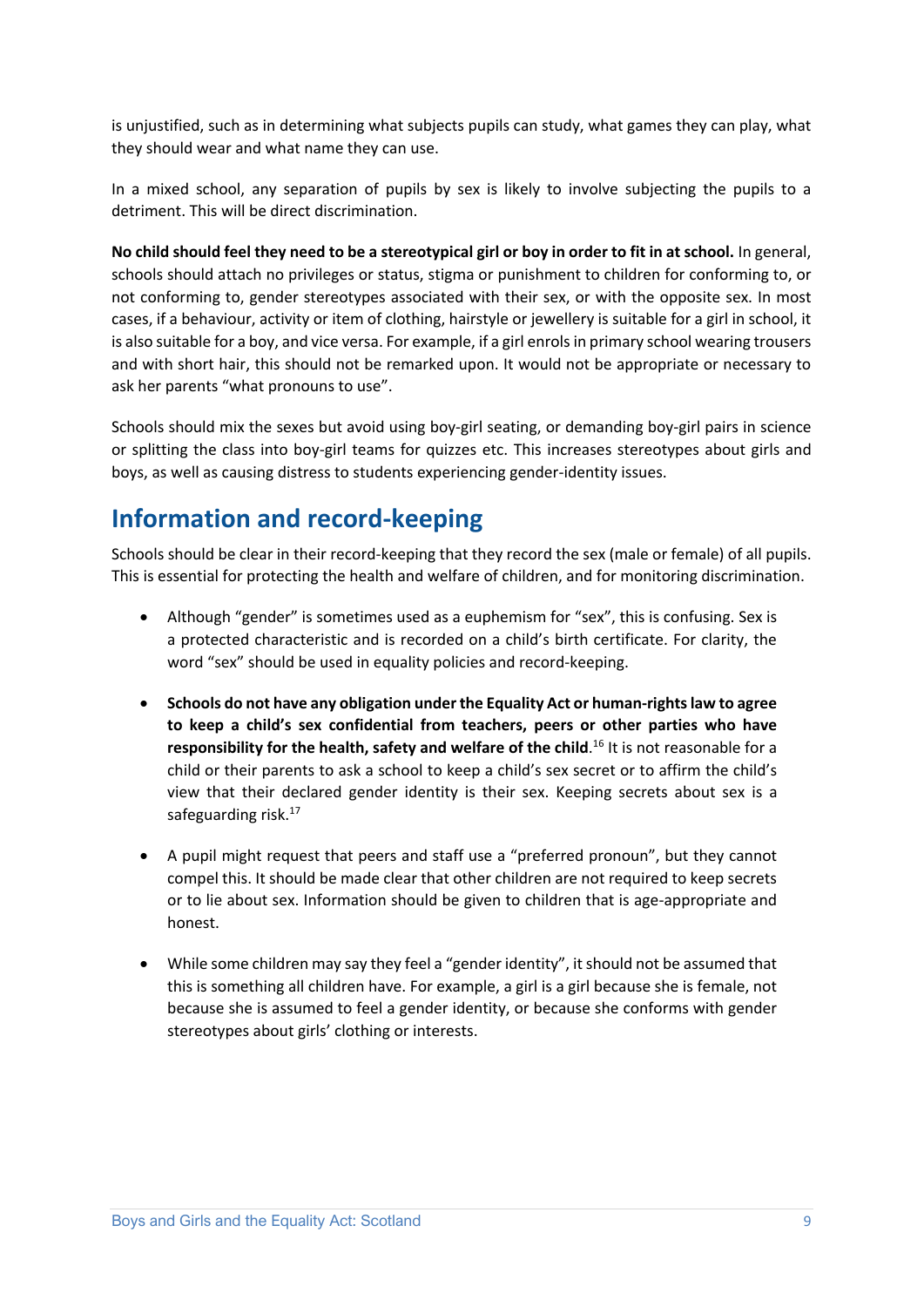### **Keeping secrets about sex makes a child vulnerable**

Lying about a child's sex to their peers and teachers locks the child into an extreme form of social transition, which makes flexibility difficult and is likely to make approaching puberty a fearful prospect. Keeping secrets isolates children from their peers and from other sources of support. A child whose sex has successfully been kept secret from their peers will have been led to believe that if others knew their actual sex they would wish them harm. Maintaining secrecy about a child's sex creates a growing tension as puberty approaches, and puts pressure on children to take physical steps, such as breast-binding or seeking unregulated hormone treatment on the internet.

## **Uniform**

- In formulating its uniform policy, a school will need to consider its obligations not to discriminate unlawfully (either directly or indirectly).<sup>18</sup>
- In general, it is good practice not to have different rules or standards about uniform, hairstyles, jewellery or make-up based on sex.
- Schools that organise a leavers do , dance, prom or other social event should not set sexbased rules about what girls or boys can wear, or expectations about who they dance with.
- In most cases, dress codes that differ by sex are based on tradition and do not meet a legitimate aim. There are exceptions. For reasons of dignity and safety, it would be inappropriate for a girl who has reached puberty to go swimming in trunks with no top. It would be reasonable to have uniform requirements that allow children of either sex to wear trunks or swim shorts with a surf top. This policy accommodates all of those who prefer more coverage than a traditional girls' one-piece swimsuit.

## **Names and pronouns**

- If a child changes their name legally, the school should use the new name. Children are not required to have stereotypically gendered names, but schools should note that changing a child's name does not mean that their sex has changed.
- Many schools allow pupils to use informal forenames (nicknames or shortened versions) chosen by pupils, even if these differ from what is recorded on their birth certificate. Schools should not discriminate in this policy, but should allow it for all pupils (within reasonable limits; such as that children cannot ask to be called something different on a weekly basis). A child should not be limited to adopting a name stereotypically associated with their sex.
- Pronouns are words that stand in for the names of people or things: she/her, he/him, it, they/them. Pupils might request that teachers and peers use "preferred pronouns" for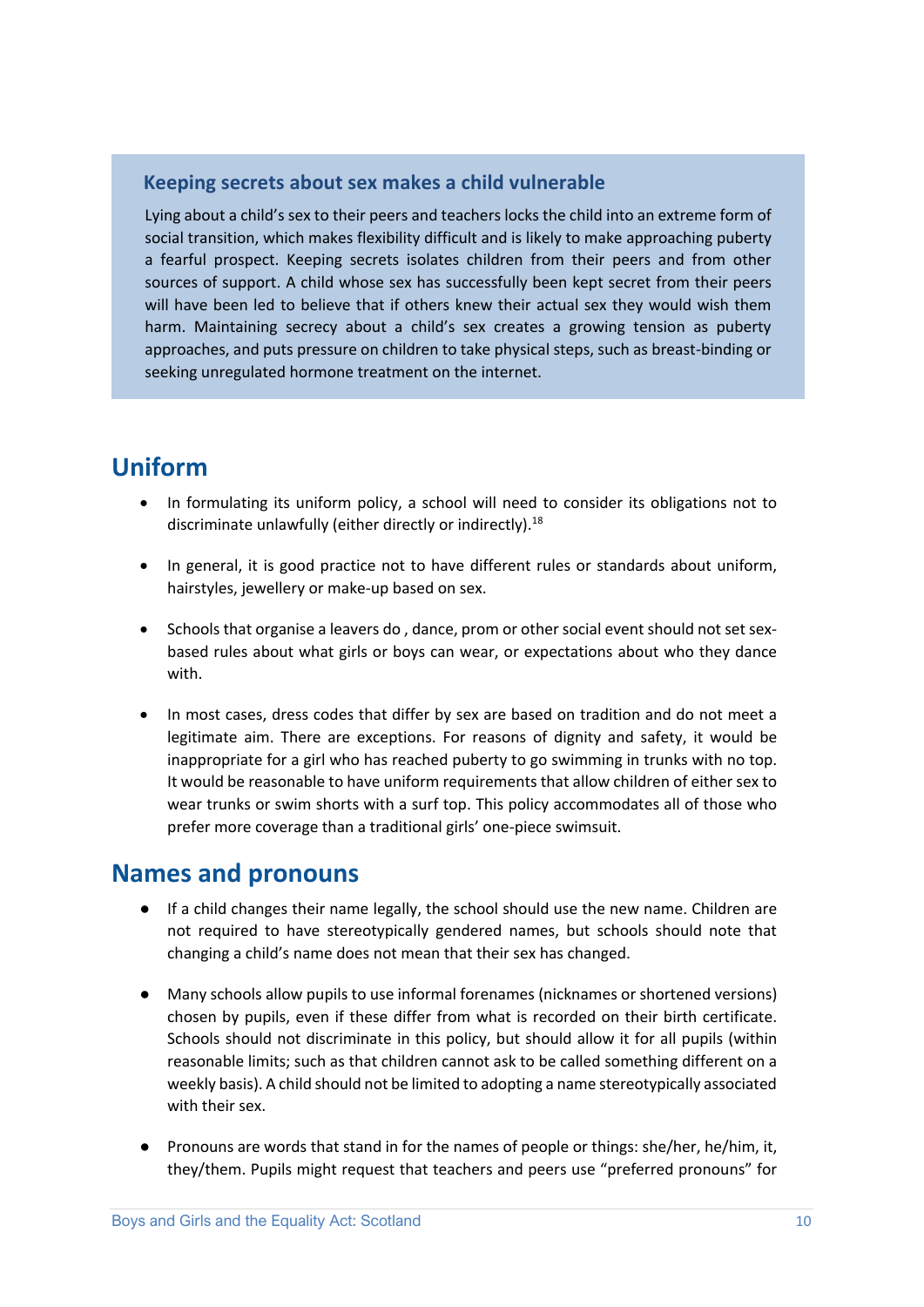them, but they cannot compel this. In particular, no child should be admonished or disciplined for using grammatically correct pronouns for another pupil.

- Schools should make clear that they have responsibilities for the freedom of speech, and freedom of religion and conscience, of all pupils, as well as for the particular needs of children with special educational needs and disabilities, when responding to a request by a child to be referred to by pronouns denoting the opposite sex. Children should be encouraged to treat each other with kindness and respect, but teachers should remember that this principle extends to refraining from seeking to impose counterintuitive language on other children.
- Schools should not agree to use a name or pronoun for a child that they keep secret from parents. Any concerns about a child (including about their psychological state, who they are talking to online or that they are wearing a binder) should be able to be discussed with parents, in line with normal pastoral and safeguarding practices. **Neglecting to protect a child with the normal standard of safeguarding because the child identifies as trans is discrimination on grounds of gender reassignment.**

#### **Schools should not discriminate against children because they are gender non-conforming or identify as transgender or non-binary:**

- A child who identifies as trans should not be barred from being a prefect or going on a school trip because they identify as trans.
- A child who identifies as non-binary should not be treated less favourably by teachers in class, for example by not being called on.
- A boy who comes to school in a dress should not be barred from being in the school photograph (this would be sex discrimination, since a girl in a dress would be allowed to be in the photograph).
- A child who identifies as trans should not receive less robust safeguarding protections than other children. Schools' equality policies must take care not to ring-fence children outside of normal safeguarding.

### **Information-sharing is essential for safeguarding.**

Information can be shared legally without consent, if a practitioner is unable or cannot be reasonably expected to gain consent. Nothing should get in the way of safeguarding. Schools should take care in their training, culture and policies that they do not inadvertently discriminate against children who identify as transgender by offering less robust risk assessment and safeguarding. For example, a child who discloses to a teacher that they feel like their body is "wrong" after talking to strangers on the internet, or that they are binding their breasts, is disclosing a safeguarding risk.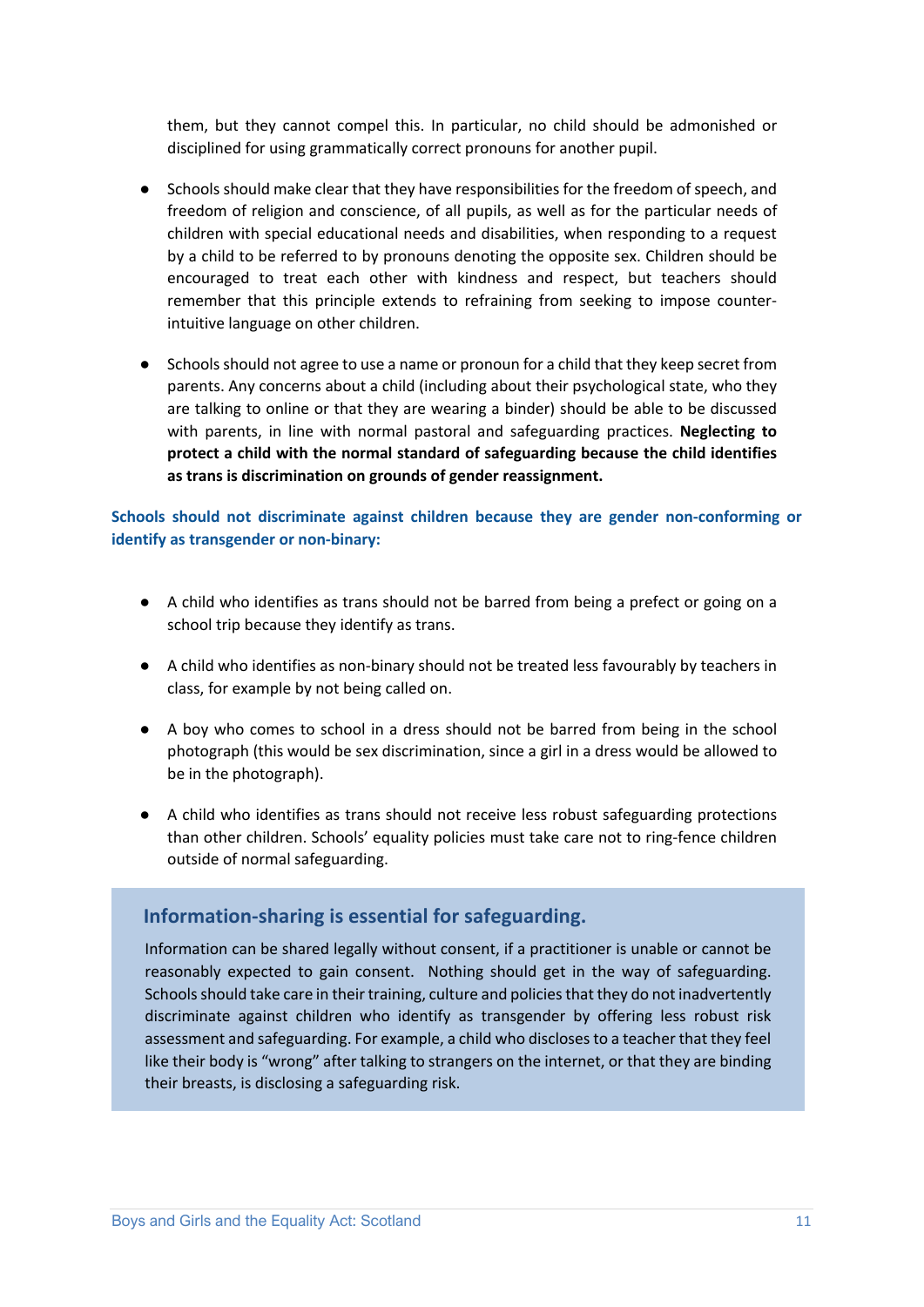## **4 When treating the sexes differently is justified**

**The Equality Act allows schools to have policies and provisions that treat girls and boys differently, where this is a proportionate means to a legitimate aim, or where it is a requirement of an enactment19; and school premises regulations require separate toilet, changing and washing facilities for boys and girls.**

Not all discrimination is outlawed by the Equality Act. There are specific exceptions that allow services to be provided, where appropriate, to a particular age group, to a particular sex, or to people who share another protected characteristic (such as disability).

The Equality Act allows single-sex services, including within schools. One of the key justifications for single-sex services is **"circumstances where it would be reasonable for a person to object to the presence of a person of the opposite sex"**. 20

Single-sex services rely on sex-based rules (for example "no boys in the girls' changing room"), whenever sex segregation is objectively justified or required by law. The rule should be applied to all equally. Although some organisations argue that children should be allowed to use facilities of the "gender they identify with", the Equality Act does not require this; and doing so will in some cases put schools in breach of school premises regulations. It is compulsory under school premises regulations to provide single-sex toilets and washing facilities for children aged 8 and over; and it will always be lawful under the Equality Act to exclude children from toilets, washing, changing rooms and sleeping accommodation provided for children of the opposite sex. This is to protect the privacy and dignity of the other children, and to maintain a safe environment. Furthermore, schools require clear rules and policies, not constant negotiation with individual children, who are also growing up alongside peers.

Situations of sex segregation can have a detrimental impact on children if this causes them anxiety or exclusion due to gender dysphoria. **Whenever facilities are sex-segregated, schools should make clear that this does not mean children with alternative gender identities or expression are not welcomed in facilities shared with other children of the same sex as them.** For example, a boy who wears a dress to school, or a girl who asks to be called by a boy's name, should not be teased or bullied in the changing room.

For those children who do not wish to use facilities shared with children of their own sex, the school should accommodate them with alternative private (unisex) facilities where possible.

The fact that a child might *want* to use facilities of the opposite sex is not a justification to allow them to, since this undermines the bodily privacy of other children.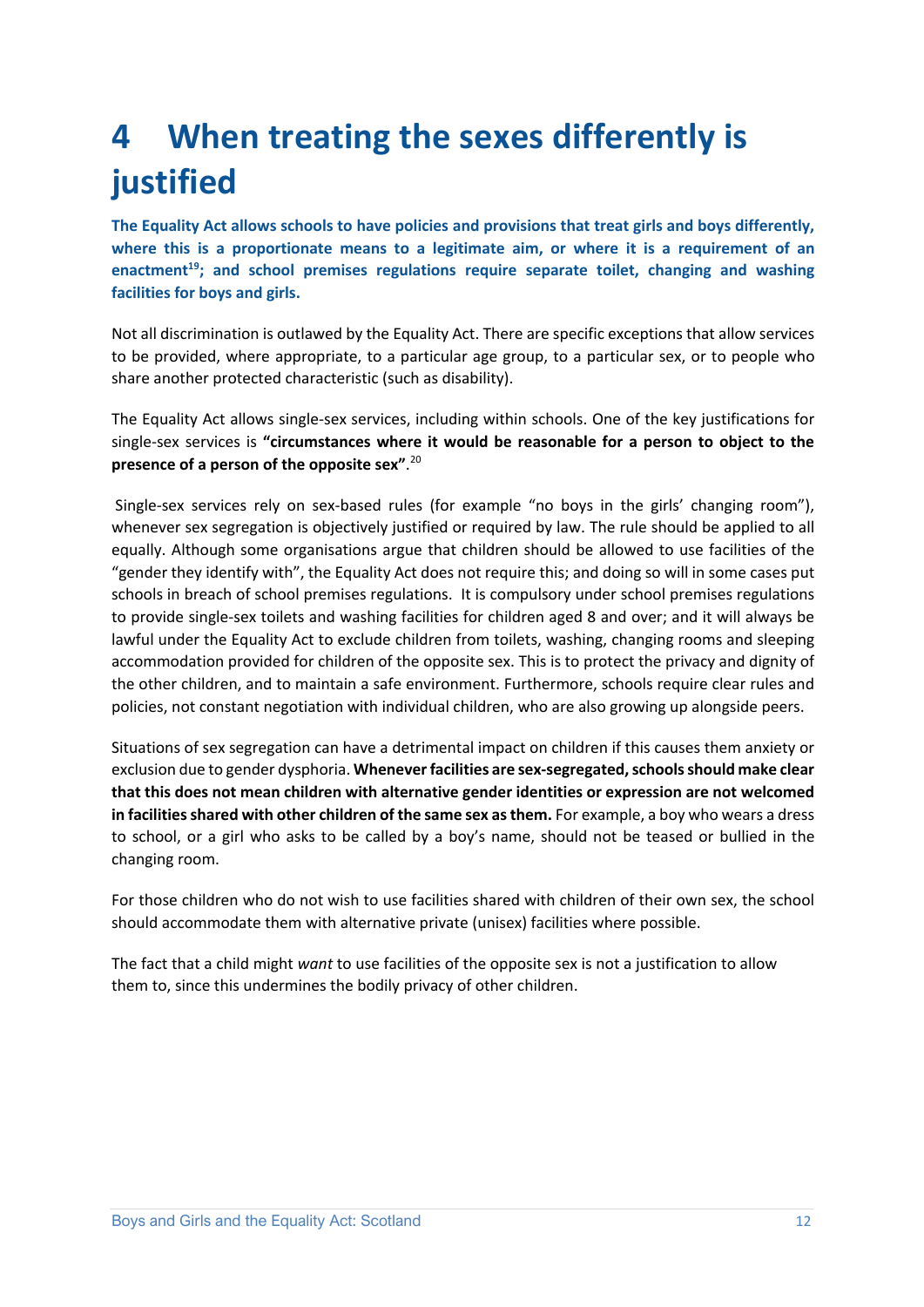### **What does "proportionate means of achieving a legitimate aim" mean?**

This is a form of words used throughout the Equality Act. It means that a "policy, criterion or practice" can be objectively justified, even if it results in detriment to a group who share a protected characteristic. Sex-based rules are justified where:

- The aim must be a real, objective consideration, and not in itself discriminatory (for example, ensuring the health and safety of others would be a legitimate aim).
- The importance of the aim must outweigh any indirect discriminatory effects.
- There must be no alternative measures available that would meet the aim without too much difficulty and would avoid such a discriminatory effect: if proportionate alternative steps could have been taken, there is unlikely to be a good reason for the policy.

This is probably the most misunderstood aspect of the Equality Act in relation to sex and gender. For example guidance produced by LGBT Youth Scotland and the Scottish Trans Alliance states: 21

"There is no law in Scotland, or in the UK, which states that only people assigned male at birth can use men's toilets and changing rooms, or that only people assigned female can use women's toilets and changing rooms. Discrimination case law has established that transgender people who have started living in accordance with their gender identity must not be banned from using the facilities matching their gender identity."

In fact this is not the case. As previously noted, the Equality Act requires, that schools should only segregate the sexes where doing so is objectively justified. Objective justifications include the need for bodily privacy when changing or using the toilet (which is also a requirement of school building regulations) or for sports at the age where girls' and boys' bodies begin to diverge. Schools can also treat the sexes differently to advance equality of opportunity. This could include a programme to encourage girls into STEM subjects or football, or encourage boys to consider careers in care, for example, as allowed for under Section 158 of the Equality Act 2010. Wherever institutions treat males and females differently in this way, they are using the single- and separate-sex exceptions provided for in the Equality Act.

A policy of allowing some male teenagers to change and shower in female facilities, and vice versa, would undermine the ability of the changing-room policy to meet its original aims. However, a policy along the lines of "we only have two changing rooms; everyone must change with their own sex" could be detrimental to someone suffering from dysphoria. An alternative policy such as "in addition to male and female changing rooms, there is a unisex option" would still meet the aim of allowing girls and boys to have normal bodily privacy, and would alleviate the distress that a child with gender dysphoria may feel if they are changing with children of their own sex. This avoids indirect discrimination.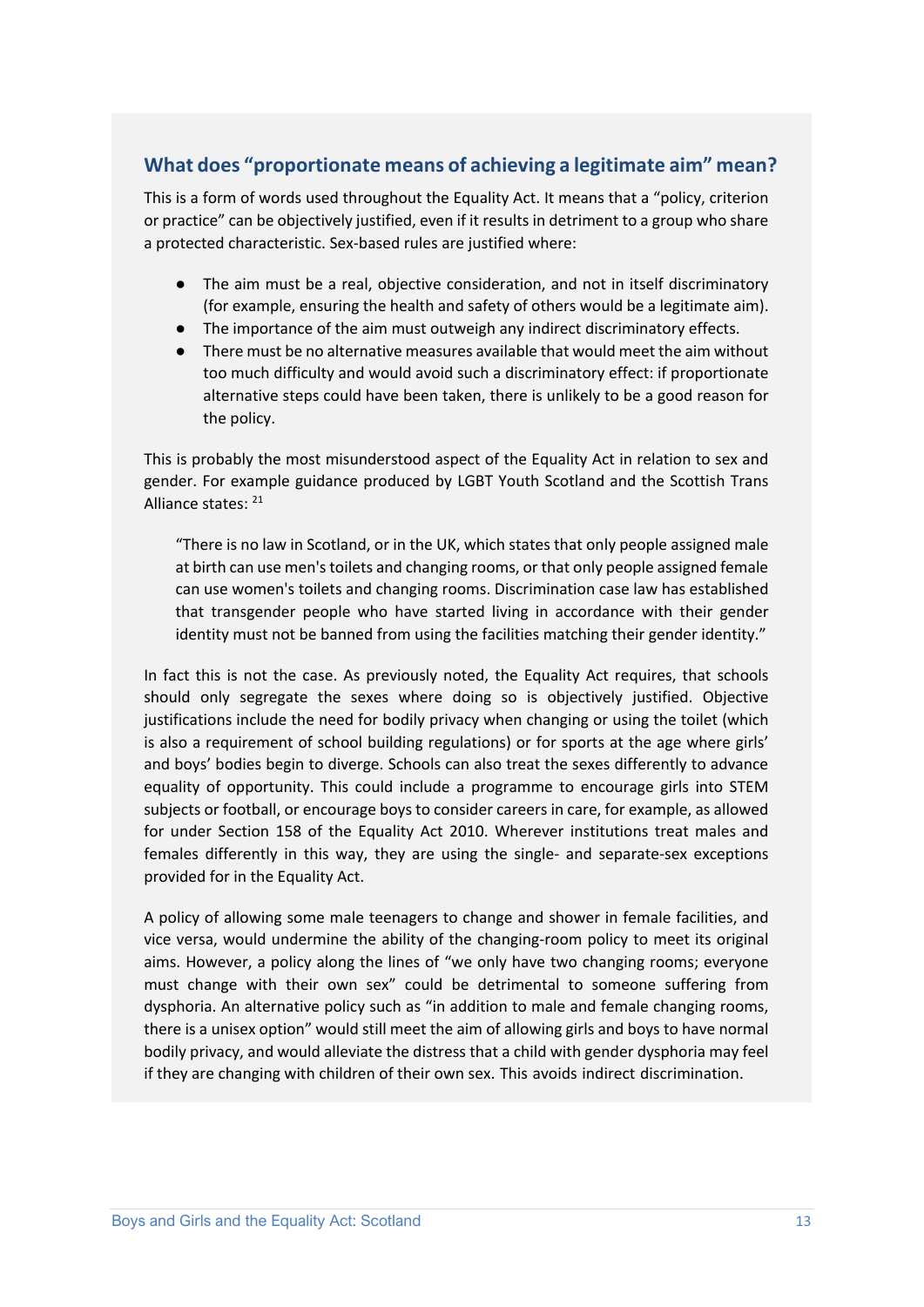## **Single-sex schools**

**Single-sex schools are allowed to admit pupils of only one sex without this being unlawful sex**  discrimination.<sup>22</sup> This means that girls' schools can exclude all boys (including those who identify as girls), and boys' schools can exclude all girls (including those who identify as boys). This is not discrimination based on gender reassignment. $^{23}$ 

A single-sex school should not refuse admission or exclude a pupil because they have declared a transgender identity, or dress in the style of the opposite sex. This would be direct genderreassignment discrimination. The child remains their actual sex and can be included in a single-sex school.

### **Admitting a child to a single sex school of the opposite sex is unlikely to be in their best interests**

Although single-sex schools may sometimes allow children of the opposite sex to attend the school for some lessons (for example admitting boys to the sixth form of a girls' school), they are under no obligation to do this for any individual child, or as a policy, or to allow a child to be admitted as if they were a member of the opposite sex.

It would be unlikely to be in the best interests of a child to be admitted into a single-sex school of the opposite sex, on the basis of their gender identity, as this formalises transition without giving them the time and flexibility to explore their identity as they grow older.

**The Equality Act does not require that a school consider a male child's request to be treated as female (and vice versa) in single-sex situations on a case-by-case basis; rather, it requires that, they consider the overall impact of their policy (such as whether they provide a unisex option in addition to the separate provision required by school premises regulations).** 

## **RSHP lessons**

**A school separates boys and girls for certain Relationships, Sexual Health and Parenthood (RSHP) lessons** where they are discussing puberty. This policy is justified, as it allows children of both sexes to talk freely and without embarrassment about their bodies. It would not be appropriate to place a male child who identifies as female in the girls' group – it would probably be embarrassing and difficult for the girls and could be upsetting for the male child. A male child with gender dysphoria should not be excluded from the boys' lesson if the child wants to attend, but this should be discussed sensitively beforehand, as they might also find this upsetting. They may need to be excused from the group sessions altogether and provided with support to access the curriculum separately in this instance.

## **Changing and washing rooms**

**A school provides separate changing areas for girls and boys.** The Equality Act 2010 allows for separate-sex services (under Schedule 3 Paragraph 26 and 27(6)). This would cover separate changing facilities or toilets for girls and boys in schools. The School Premises (General Requirements and Standards) (Scotland) Regulations 1967 state that every school which is not designed exclusively for girls, half the toilet accommodation should be for boys (and should include stalls and urinals) and that washbasins should be inside individual cubicles or near to them.<sup>24</sup> This results in the familiar layout of boys and girls washrooms.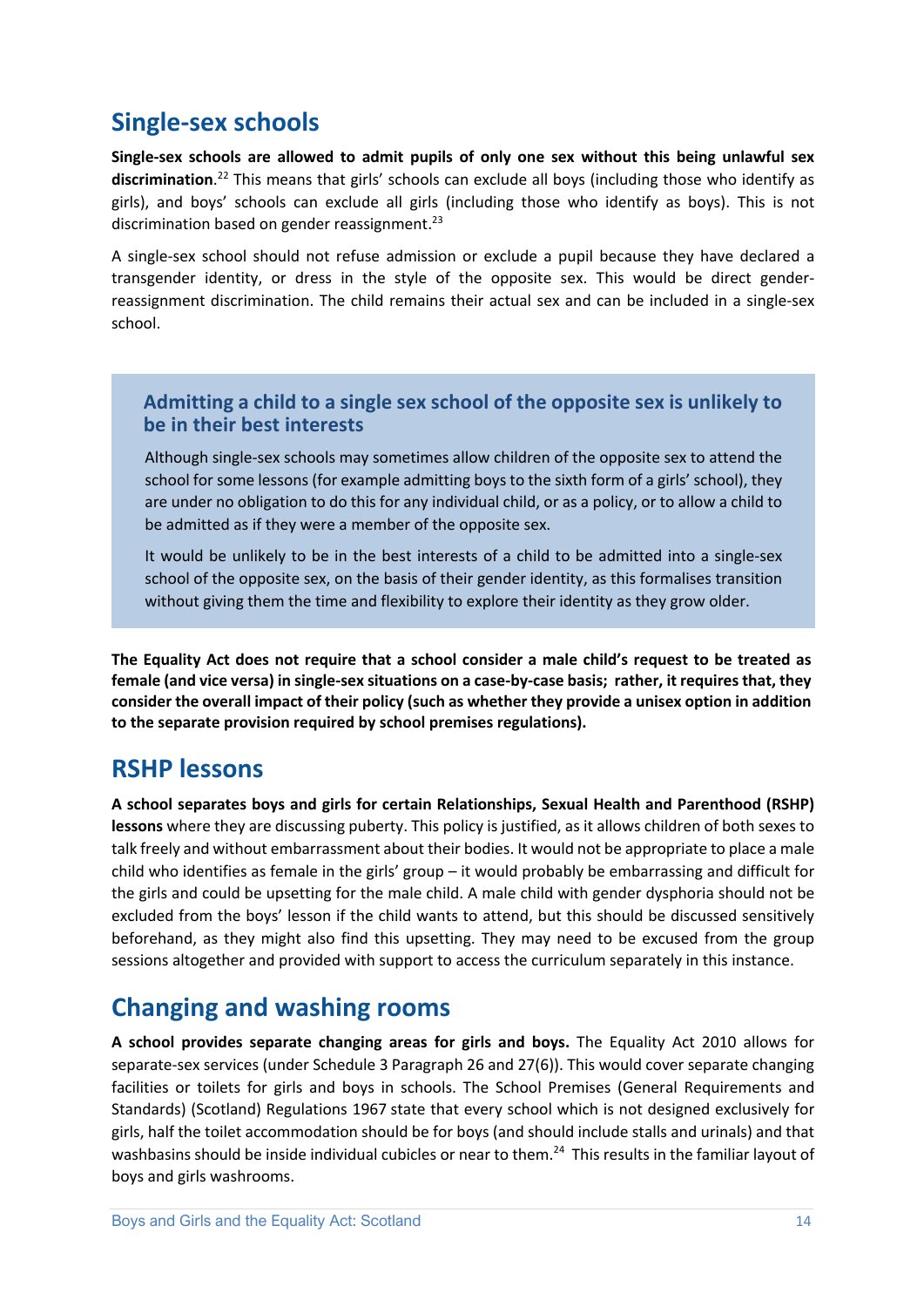It would not be appropriate for children who identify as transgender to be allowed to use the facilities for the opposite sex. **The EHRC's technical guidance has previously stated that "A suitable alternative might be to allow the pupil to use private changing facilities, such as the staff changing room or another suitable space." 25** NSPCC guidance, "Safe use of changing facilities", suggests that reasonable adjustments could include providing a private, separate changing space for the child or arranging for that child to change at a different time to other children or at home.<sup>26</sup>

## **Sleeping accommodation**

**A school has single-sex dorms on a school trip**. The Equality Act 2010 permits schools to arrange single-sex communal accommodation, for example on school trips or for boarding schools (including linked facilities such as toilets and showers). This is for reasons of privacy. As with toilets and changing rooms, it is not appropriate to accommodate children of the opposite sex in single-sex communal accommodation (since it would then no longer be single-sex). Children who identify as trans should not be made to feel unsafe or unwelcome sharing accommodation with children of the same sex as them, but they might also feel more comfortable with a single room.

Any teacher organising a trip away will also have to consider histories of bullying, disability and special needs, behavioural and other vulnerabilities for all children, and the layout of the site in allocating sleeping arrangements. Schools should not breach their policies on single-sex accommodation or risk assessment about arrangements for sleep-away trips because a child identifies as transgender.

### **Sexual harassment**

Sexual harassment is defined in the Equality Act as unwanted behaviour of a sexual nature which:

- violates your dignity
- makes you feel intimidated, degraded or humiliated
- creates a hostile or offensive environment

Allowing a male teenager to use the girls' showering and changing facilities or the girls' toilets could fall into this definition, even if this is not the intention.

Females and males are around 50% of the population each, whereas pupils who identify as transgender will always be a small minority. It is more efficient and less discriminatory overall to maintain single-sex spaces, and at the same time offer flexible facilities that can be used by a child who expresses distress at changing with their own sex, than it is to compel girls to accept male children in previously single-sex spaces and tell those who feel uncomfortable to use a separate facility, as has been suggested in some schools guidance.

Schools must support children and young people in the principle of consent - that is, saying yes or doing things because you choose to, not because someone is pressuring you to. As the NSPCC's "Pants" campaign says: "Your body belongs to you. No one should ever make you do things that make you feel embarrassed or uncomfortable." This means that girls and boys should understand they have a right to have privacy from the opposite sex when changing, washing and sleeping. They should not be made to feel that this is unkind or not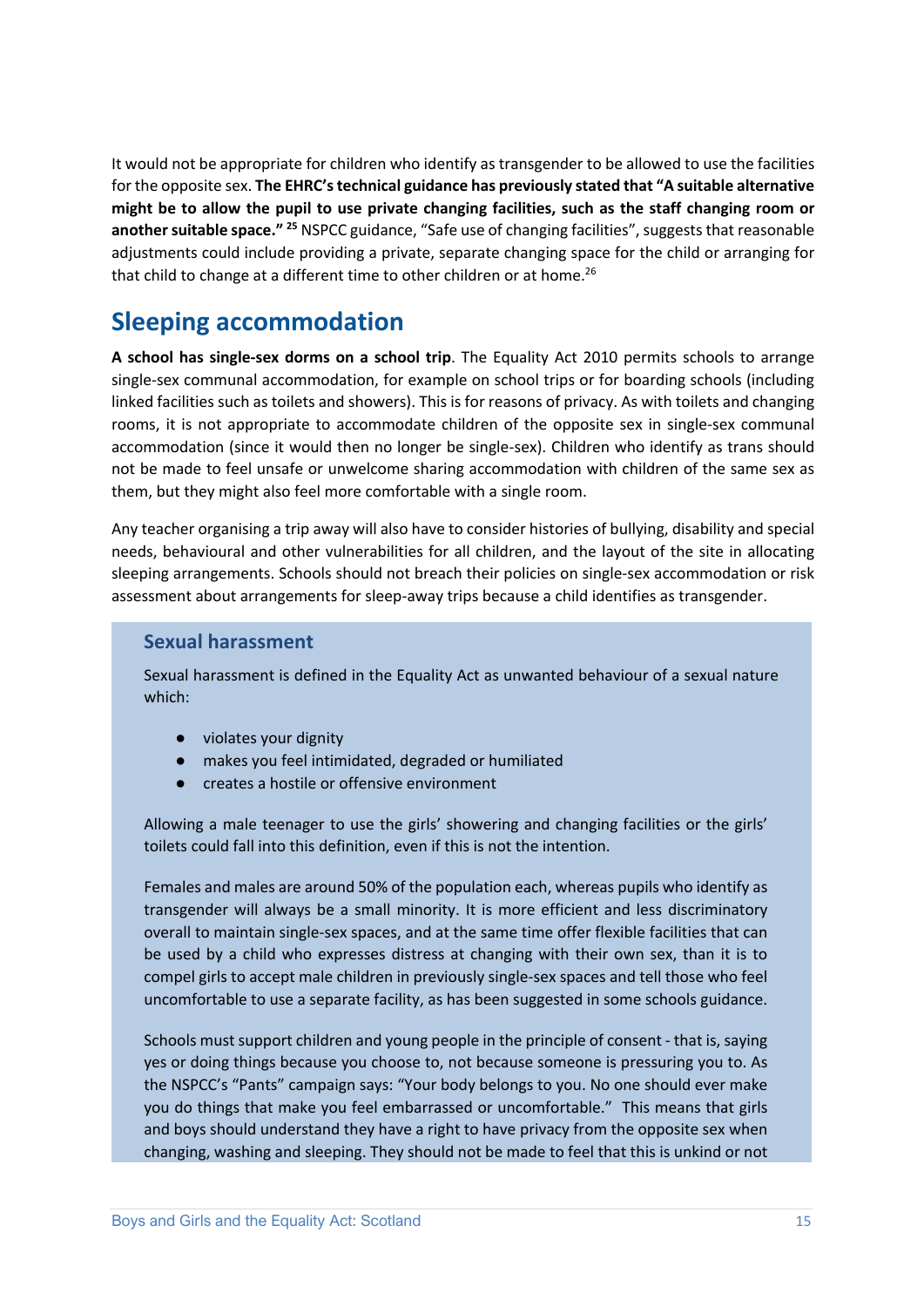inclusive, or that in order to be inclusive or "celebrate difference" they should ignore their own discomfort and allow people to cross their boundaries.

Children who identify as trans should not be given the impression that they have the right to undermine others' boundaries by, for example, being allowed to use facilities for the opposite sex.

## **Sports**

**Single-sex sports** are permitted by section 195 of the Equality Act. This applies to a sport, game or other activity of a competitive nature in circumstances where the physical strength, stamina or physique of **the average girl (or boy)** would put her (or him) at a disadvantage in competition with the average boy (or girl). So, for example, this exception would permit a mixed school to have a boys-only and girls-only football and hockey teams

- Pupils who identify as trans should not be discriminated against in participating in singlesex sport or PE lessons, or in representing the school in competitions with those of the **same sex** as them.
- Schools must take into account the age and stage of physical development of the pupils when assessing fairness and safety in determining whether sports should be mixed or single-sex. However, this is not required to be done on an individual basis. As the case of Homer vs. West Yorkshire police highlights, the objective justification for a rule related to age or sex is judged at the level of the rule itself, not each individual affected by it. For example, a boy who is a late developer and small for his age might be disadvantaged compared to his peers in U14s rugby, but this would not be a reason to allow him to play on the U13 team. Nor would it justify allowing him to play for the girls' team.
- It must be remembered that a male child who identifies as a "transgirl" is male. If it has been deemed legitimate that an activity is single-sex for the purpose of fair competition or the safety of competitors, there is no need for any further exemption to be used to justify excluding any particular male child from girls' sport.
- While Section 195 refers to sports competitions, girls-only sport sessions may also be justified on health and safety grounds (for example, a 16 year old male child playing contact rugby with girls, even in training, would be a safety risk). While children may train in mixed-sex groups in athletics, it would be legitimate to have separate girls' and boys' events even in training, since otherwise girls are likely to be discouraged and demotivated by boys' greater speed and strength. Positive action, as set out in section 158 of the Equality Act 2010, also allows for provision of specific sports programmes for one sex only if the school reasonably thinks that there is disadvantage, different needs, or low levels of participation by one group. Thus, for example, if the school has mixed football training that tends to be dominated by boys, it would be legitimate to also have a girls-only football training session.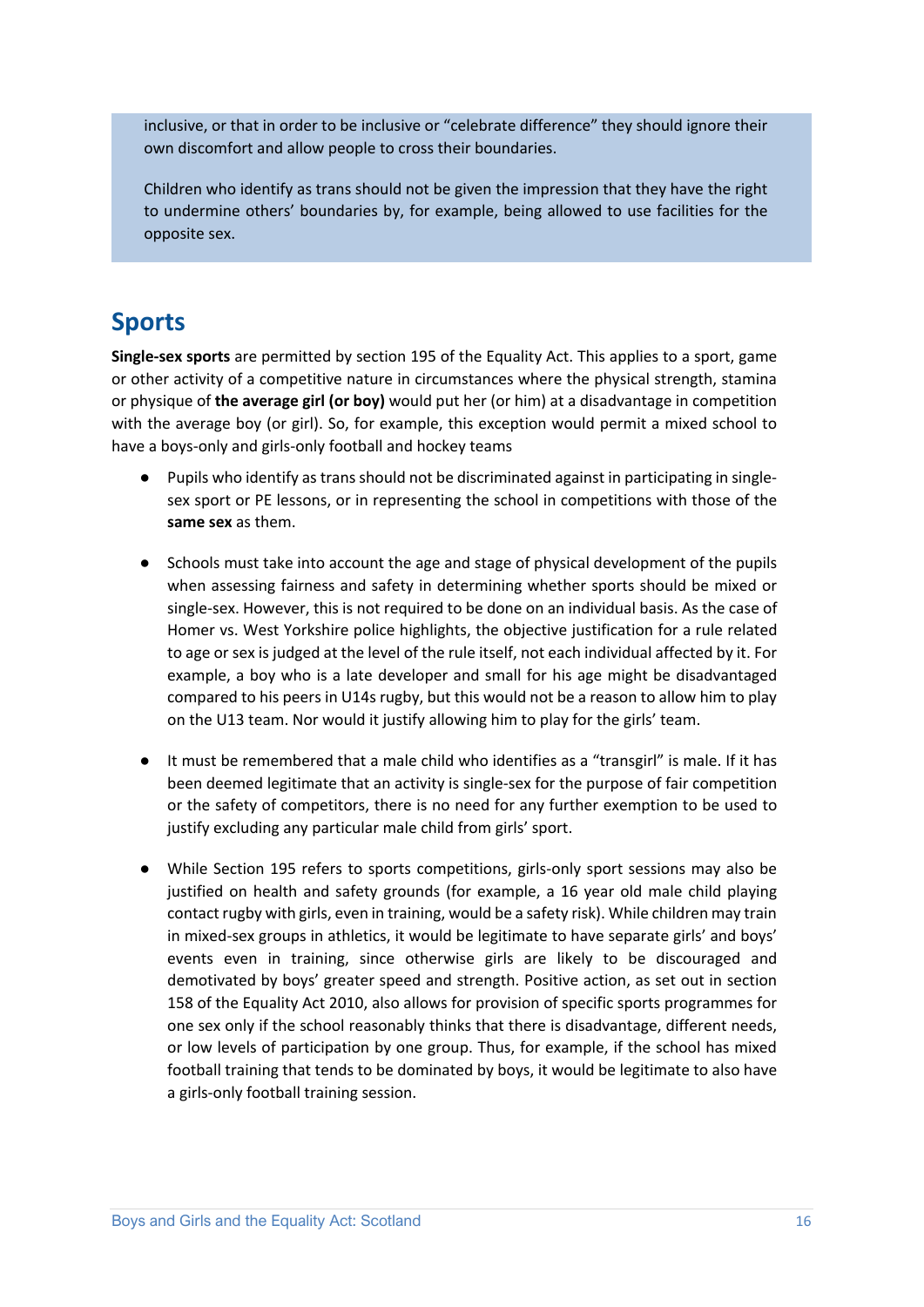### **Sports – rules for safety and fairness cannot be overruled on a case-by-case basis**

Applying a case-by-case approach to including males in girls' sports is unfair, both on the girls and on the male child involved. Allowing a male child to play on a girls' team at a young age is not a sustainable strategy, as over time the child will diverge from female competitors.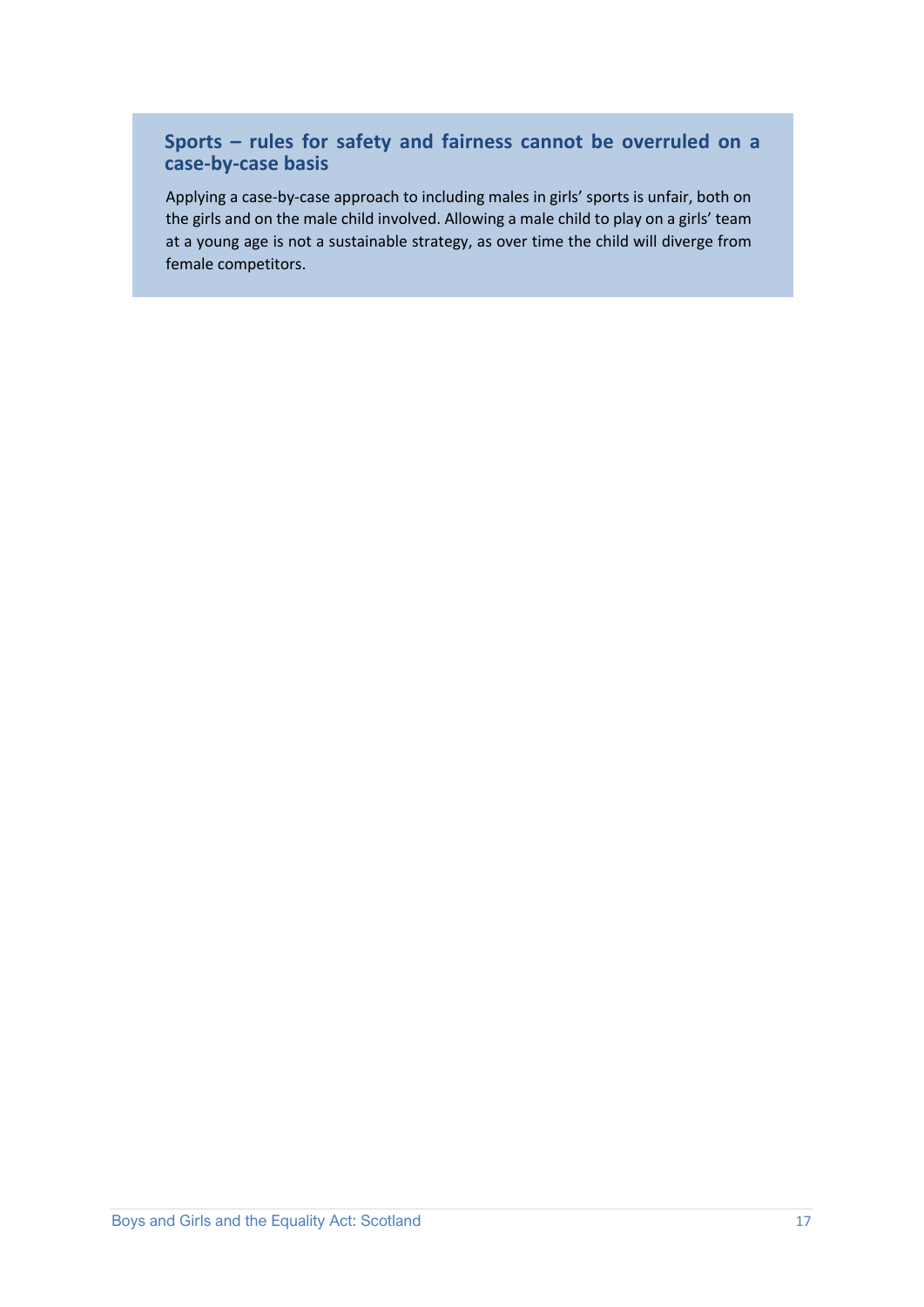## **5 Inclusion**

**Schools should ensure that pupils with gender dysphoria or who identify as trans can participate fully in school life.** Schools can maintain clear boundaries about single-sex facilities while including children with gender dysphoria or who identify as trans in education.

- All young people should be allowed to express how they identify in conversation, and schools should be aware of and take action to address any bullying of children for gender nonconformity. However, schools cannot impose the use of "preferred pronouns" on teachers or other children, as this undermines their rights of freedom of thought and expression.<sup>27</sup> All schools should make clear that gender non-conforming pupils, including those who identify as trans or non-binary, are welcome in the single-sex facilities and sports of their own sex. There should be no bullying. If a gender non-conforming child feels unsafe in the appropriate toilet, changing room, dormitory or tent for their sex, this is a problem that the school must tackle. Allowing a male child to change or compete in sports with females to avoid homophobic or transphobic bullying by other boys is not acceptable.
- If a school only provides separate-sex communal facilities, it should be aware that this could amount to indirect discrimination against a pupil who suffers from gender dysphoria. Providing alternative individual facilities where possible would be an appropriate alternative for the child who is distressed at changing with children of their own sex.
- Accessible toilets and changing facilities in schools can be used as gender-neutral facilities (and gender dysphoria can be a disability), but schools should ensure that there is enough capacity overall and that there are no negative consequences for other pupils needing these facilities.
- Schools can reduce situations where children's sex is emphasised, for example, girl-boy seating, a tradition of calling young people Ms Smith and Master Brown, or of having certain roles for girls and boys at school events, or of indicating a child's sex by the colour of the label on their drawer, or on an exam schedule. These examples of explicitly highlighting sex, or dividing children by sex, are unnecessary and may cause distress to children with gender dysphoria - as well as being potentially discriminatory on grounds of sex in their own right.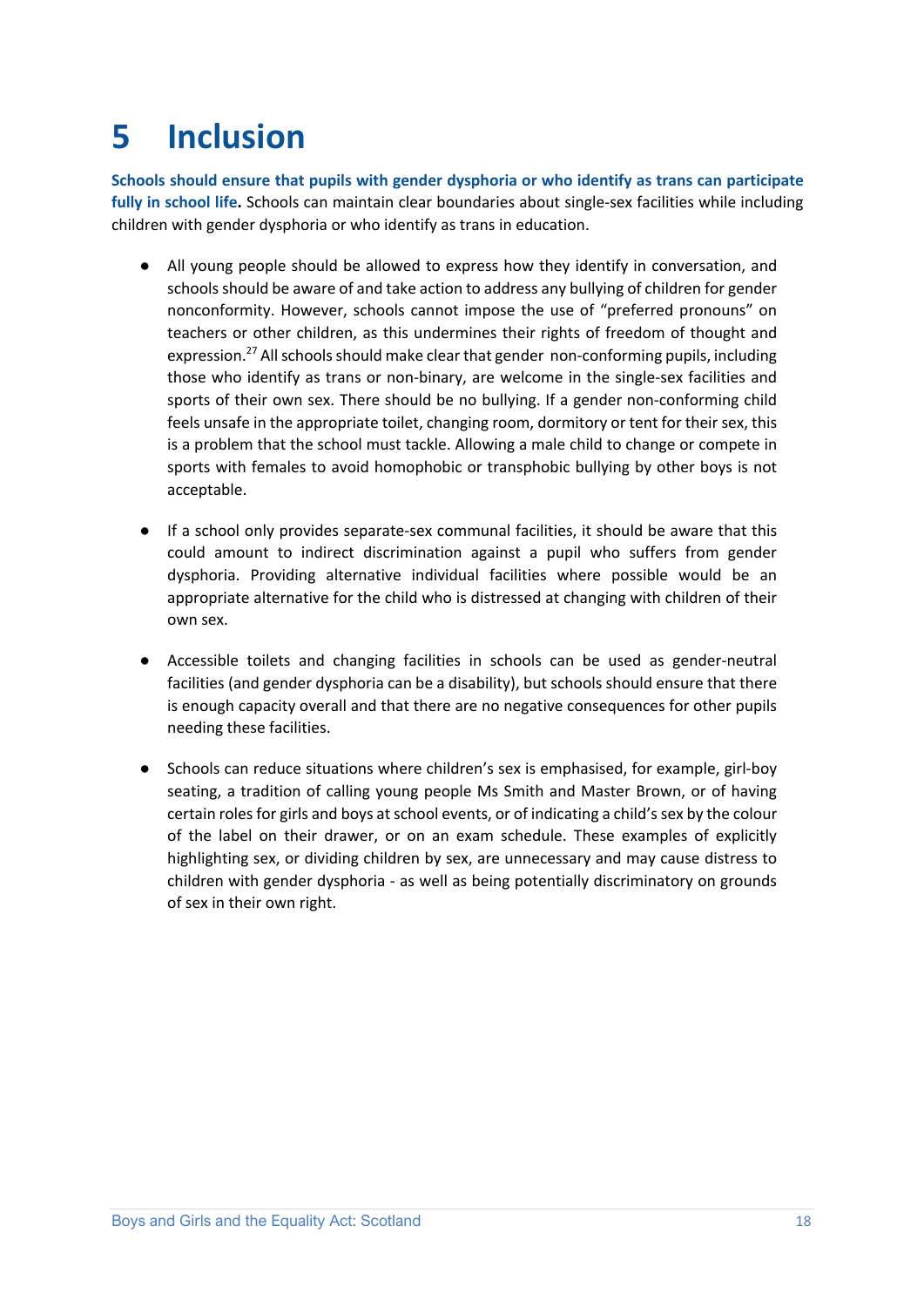## **Supporting good relations**

Parent Councils & Governing bodies, head teachers, special educational needs co-ordinators and staff at all maintained primary and secondary schools, and including other education providers are required to support good relations between people with different protected characteristics, as part of the Public Sector Equality Duty. Under their general equality duty, public bodies are required to have "due regard" when making decisions and developing policies to the need to:

- 1. Eliminate discrimination, harassment, victimisation and other conduct that is prohibited by the Equality Act 2010.
- 2. Advance equality of opportunity between people who share a protected characteristic and people who do not share it.
- 3. Foster good relations across all protected characteristics between people who share a protected characteristic and people who do not share it.

Although some people believe that "transgirls are girls" and "transboys are boys", this is not a belief that is shared by everyone, and it is not reflected by the law or by material reality. In practice, "transgirls" are boys with particular needs, and "transboys" are girls with particular needs. The school curriculum and policies should not enforce particular beliefs about the idea of "gender identity".

A child with a parent or other relative who identifies as transgender or has transitioned should not face bullying, and schools should deal sensitively with parents. But a child (and indeed the nontransitioning parent) may have their own views about a parent's transition. A school should not enforce the view that "transwomen are women", since a child may continue to view their transitioning father as a man, or mother as a woman, and the child is entitled to their own perception and beliefs.

Gender dysphoria, (as well as other conditions such as autism) can lead to a person wanting to control their environment and other people. However, beliefs cannot be imposed on others, and schools have a responsibility not to discriminate in relation to children with any protected characteristic.

Schools should not take the step of expecting pupils collectively to decide on measures that might reduce their bodily privacy or increase their risk of exposure to sexual harassment, for example through student forums and consultation. Girls in particular may feel that there is a taboo against stating clearly that a "transgirl" is male, and that allowing male people into girls' single-sex spaces makes them uncomfortable. Calls for "inclusion" or against "bigotry" should not be used to pressure children to accept sharing changing rooms with members of the opposite sex. It should be remembered that each cohort of girls will include girls with religious beliefs, girls who have been victims of sexual abuse, and girls who are simply uncomfortable changing or showering with malebodied people, and that as children get older it will become less and less appropriate to share such spaces. It should be made clear to children who identify as transgender, and to their families, that this is not an individual negotiation.

It is not fair to set expectations that a pre-pubescent male child who identifies as a girl should be able to use female facilities, since this solution will not be appropriate as they and their peers develop through puberty. It would be better for all to find practical solutions that respect every child's bodily privacy from the outset, and enable flexibility for a child whose gender dysphoria may resolve.

It should be made clear to a child who identifies as transgender, and to their family, that distinguishing between their sex and feelings of gender identity, and allowing people of the opposite sex to be able to maintain boundaries and bodily privacy, are not challenges to their humanity or their existence. This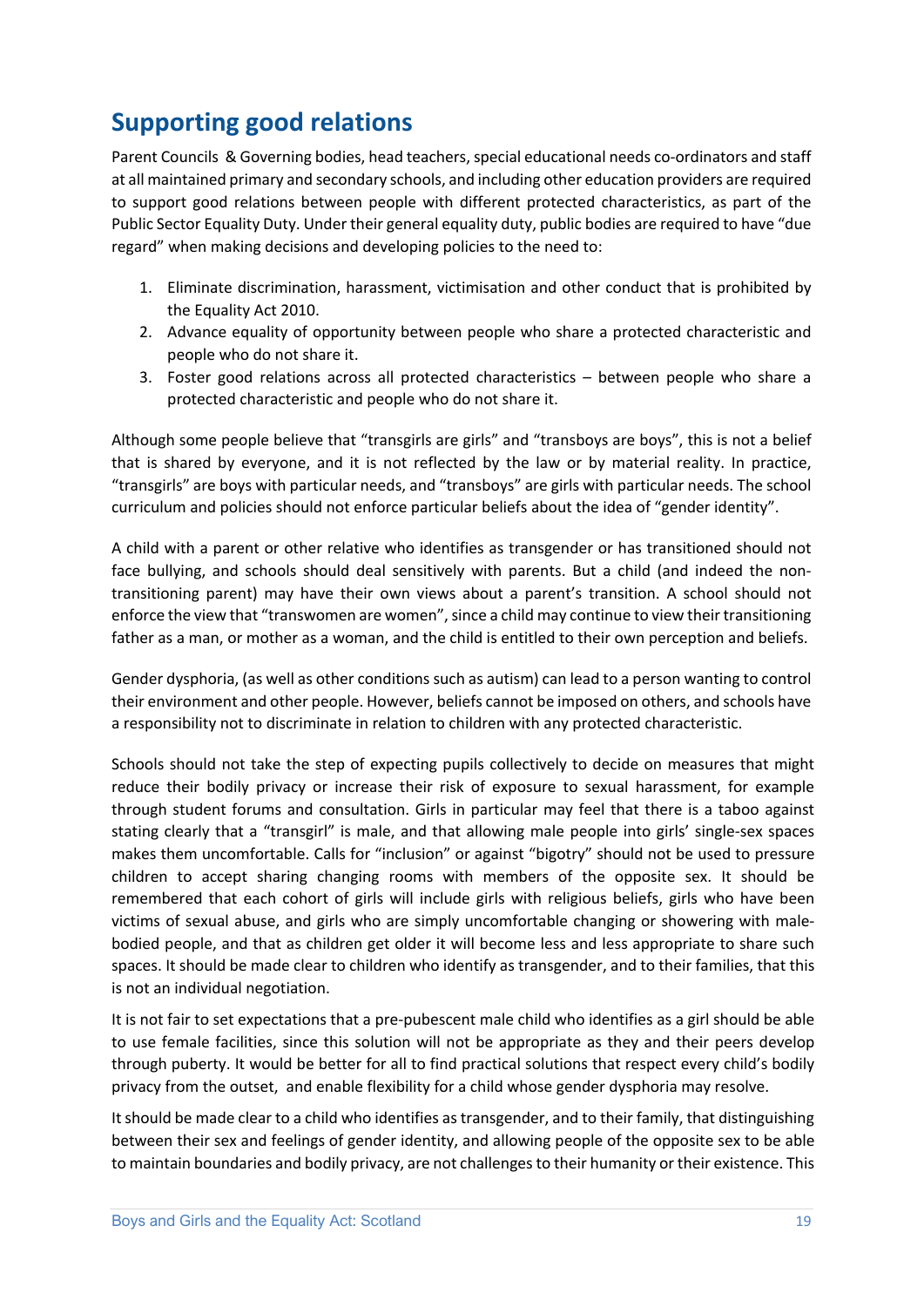supports good relations between people with different protected characteristics, and the teaching of relationship and sex education, and consent.

**It should be made clear to all in the school community that everyone is welcome and included, but it is not "transphobic" to recognise that everyone has a sex. This is crucial for equality, safeguarding, sex and relationship education, and good relations.**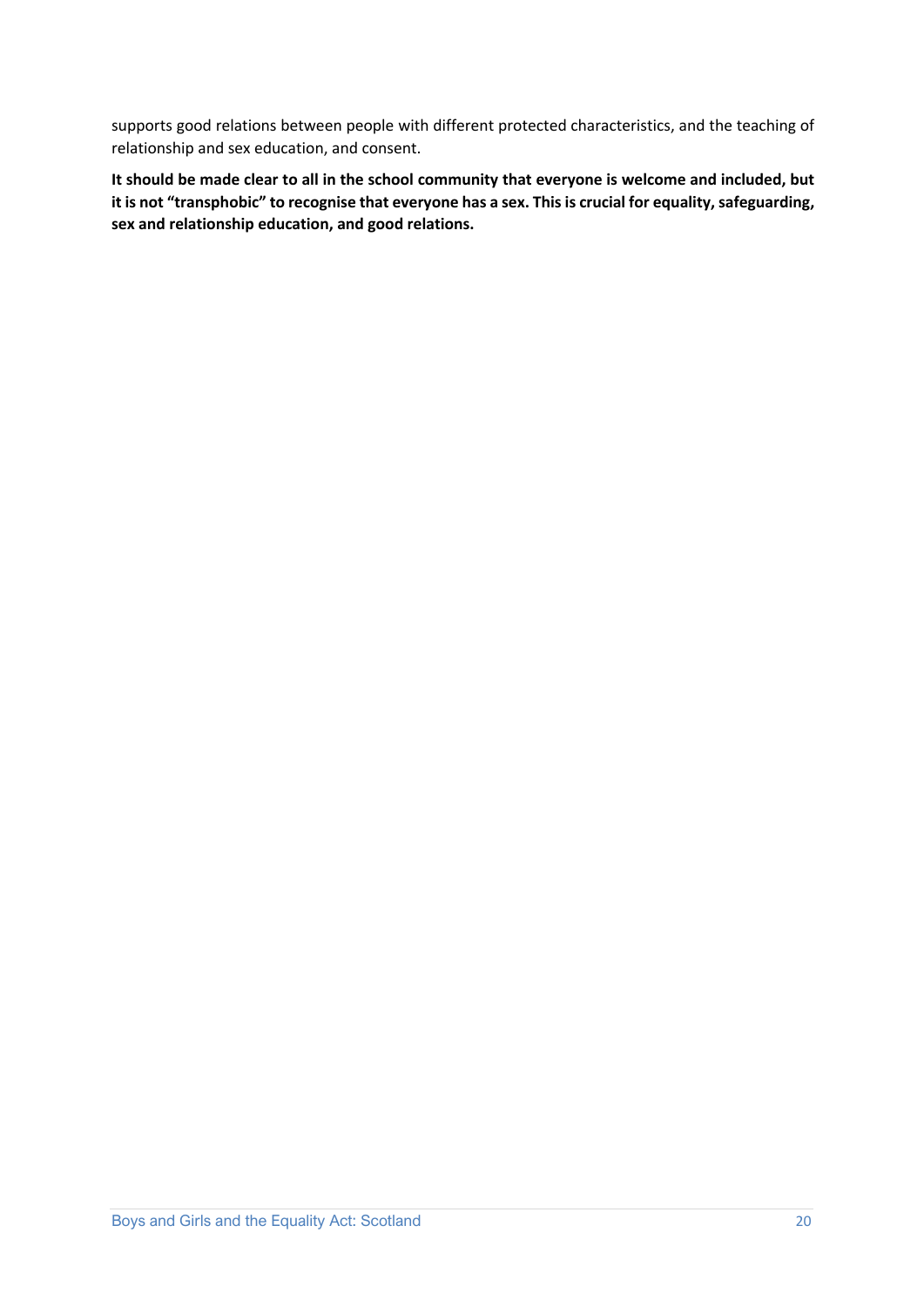## **Annex: Model policy for a school**

#### **Purpose of this policy**

- 1. The purpose of this policy is to set a framework for how [school] will support students in relation to gender-identity issues.
- 2. This policy forms part of our overall Equal Opportunities Policy in relation to students, and supports staff in meeting the requirements of the Equality Act 2010 (in relation to the protected characteristics of sex and "gender reassignment" in particular). It is also aligned with our Safeguarding Policy and responsibilities, and our Anti-Bullying Policies.

#### **Scope of the policy**

- 3. The policy applies to all pupils in relation to admissions, teaching and learning, pastoral provision, scholarships and awards, health and safety, personal conduct, and complaints and disciplinary procedures.
- 4. The policy clarifies the ways in which school rules, provisions, criteria and practices address the need to ensure that pupils who are gender non-conforming or gender questioning, or who identify as transgender or non-binary, are not treated less favourably than other pupils.

#### **Guiding principles**

- 5. The school values all its students and staff and aims to create an inclusive culture, workplace and learning environment that protects everyone from unjust or unfair treatment based on age, sex, race, disability, religion and belief, pregnancy and maternity, sexual orientation, gender reassignment or marriage and civil partnership.
- 6. The school seeks to establish and maintain an environment where children feel secure, are encouraged to talk and are listened to when they have a worry or concern.
- 7. The school aims to respond to children with complex needs or are going through a difficult period in their life, and to support their health, wellbeing and educational attainment.
- 8. The school aims to treat all pupils with dignity and respect.
- 9. The school does not support stereotypes about the appearance, behaviour or interests expected of girls and boys, or women and men.
- 10. Every child should be free to express their identity, but expressing an alternative gender identity or proposing to transition does not change a child's sex.

#### **Protection against harassment and bullying**

- 11. Bullying is defined as behaviour by an individual or group usually repeated over time, that intentionally hurts another individual or group either physically or emotionally
- 12. Bullying includes name-calling, taunting, mocking and making offensive comments, offensive graffiti, excluding people from groups, gossiping and spreading hurtful or untrue rumours, kicking, hitting, pushing, taking belongings and cyber-bullying.
- 13. All pupils, staff and parents shall be encouraged to value and respect others. Incidents of bullying and harassment will not be tolerated, including those based on sex, sexual orientation, gender nonconformity amd beliefs about gender.
- 14. The school works hard to ensure that all students know the difference between bullying, "falling out" and disagreeing.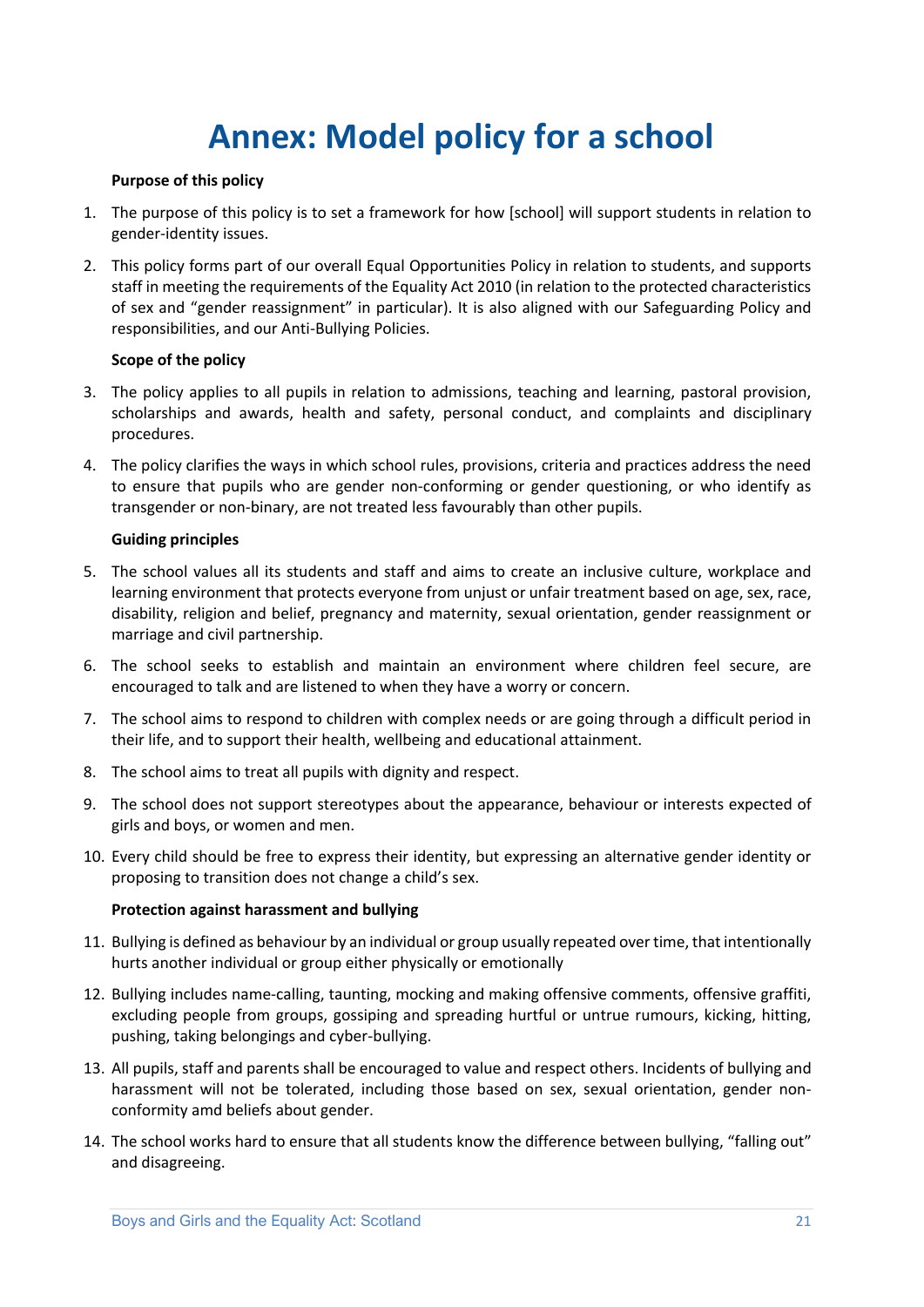15. Excluding children from facilities for the opposite sex is not bullying. Expectations will be stated clearly and respectfully by the school. Individual children will not be permitted to negotiate access to facilities for the opposite sex.

#### **Confidentiality**

- 16. The school is not able to admit a child on the condition that their sex must be kept confidential from other students and staff, or that staff will lie about their sex. We believe that keeping secrets about sex is inappropriate and makes the children themselves vulnerable, and prevents the school from fulfilling its duty of care to all pupils.
- 17. Records about health and welfare are kept separate from pupils' academic files in a secure place and marked "Strictly Confidential".
- 18. The school will respect the confidentiality of all students and will not reveal sensitive personal information without the prior agreement of the individual, except to protect their vital interests, in line with our safeguarding policy.

#### **Pastoral care**

- 19. Students who have any concerns about their own wellbeing or the wellbeing of another student should feel free to approach their form tutor or head of year, whether that concern is to do with academic studies, health, relationships with other students, issues at home or any other matter.
- 20. Parents are welcome to contact the school at any time to discuss their child's welfare and progress or relevant medical or social issues. Such enquiries should be directed, in the first instance, to the child's Head of Year. Appointments can also be made with other members of the Leadership Group, including the Head teacher.

#### **Safeguarding**

- 21. A child disclosing gender-identity issues must not fall outside of normal safeguarding practice, as outlined in our Safeguarding Policy, including the commitment to work in partnership with parents.
- 22. Staff should be aware that children experiencing gender-identity issues may also raise safeguarding concerns, such as significant changes in behaviour, performance or attitude, mental-health issues, self-harm, self-medication, emotional or sexual experiences in which they may have been significantly harmed, or relationships that put them in danger.
- 23. If any member of staff is concerned about a child, he or she must inform the Designated Senior Person and record information regarding the concerns on the same day.
- 24. If a child confides in a member of staff or volunteer and requests that the information is kept secret, it is important that the member of staff/volunteer tell the child in a manner appropriate to the child's age and stage of development that they cannot promise complete confidentiality. Instead, they must explain that they may need to pass information to other professionals to help keep the child or other children safe.
- 25. Any proposed action in relation to child-welfare concerns should be undertaken with prior discussion with the parents, unless to do so would place the child at risk of harm.

#### **Uniform**

- 26. All items of school uniform and dress code apply equally to children of either sex. Any item that can be worn by a boy can also be worn by a girl, and vice versa.
- 27. Clothing requirements are based on sex only where this is needed for health, safety and dignity, such as athletic protectors for boys and appropriate coverage of swimwear for girls.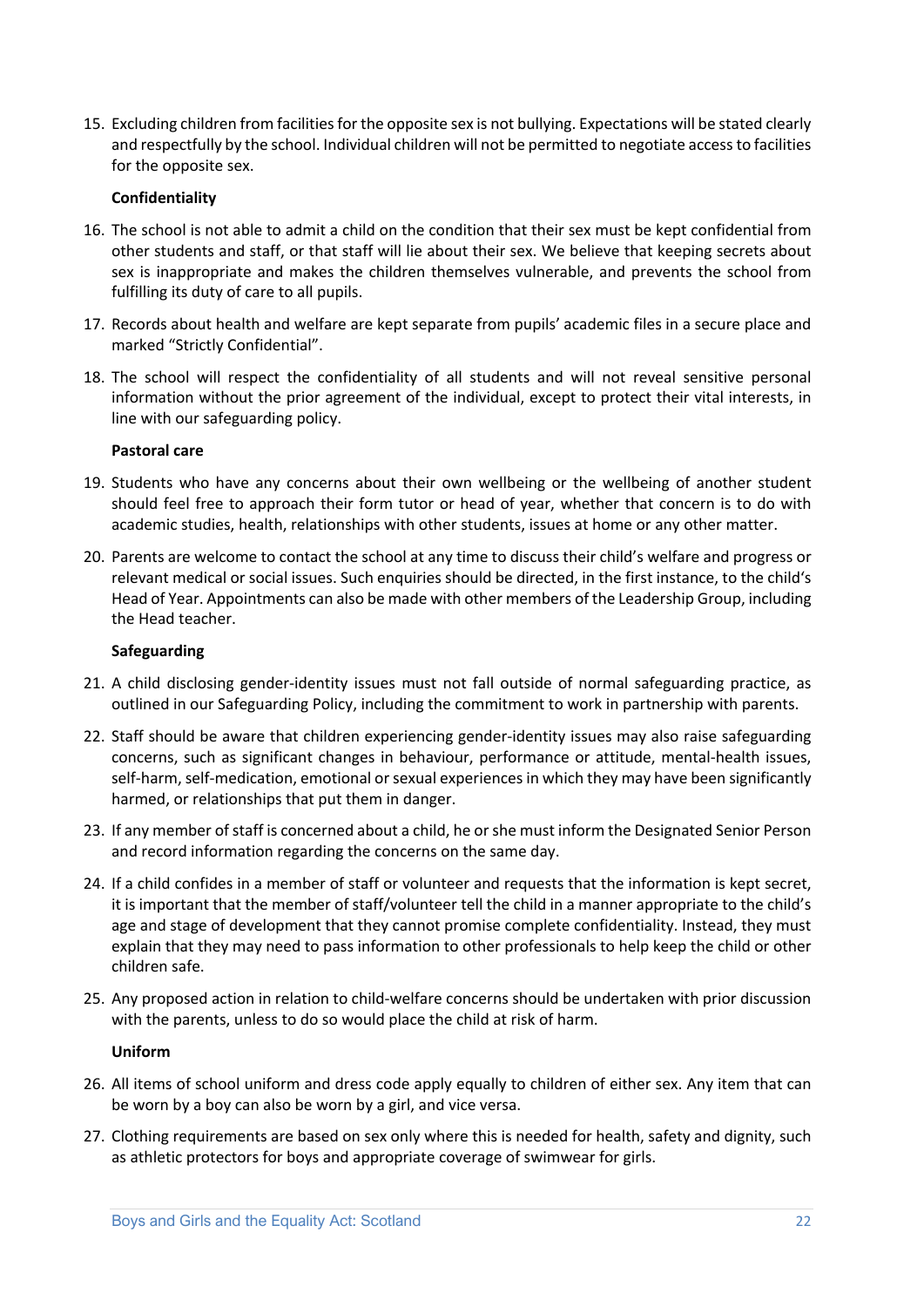#### **Names and pronouns**

- 28. Children may ask to be called by a different forename than that in their official records (for example a familiar or shorter version, a middle name or a complete change of first name, including a name associated with the opposite sex).
- 29. Pupils who want to change the name they go by in daily use can do so by filling in a form available at student services, and this will be added to the register alongside their legal name. A confirmation will be sent to their parents.
- 30. If a child's name is legally changed by deed poll, parents should bring this information to the school office and records will be updated.
- 31. If a child is taking external examinations, there is the option of having the male/female flag removed from qualifications systems by exam boards. Please contact the school office at least three months before the exam to enable this request to be granted.
- 32. Pronouns are words that other people use to refer to a person (generally he/him or she/her). Pupils may request that teachers and peers use "preferred pronouns" for them, but they cannot compel this, nor will the school agree to use different pronouns when talking about a child to their parents.

#### **Sports**

- 33. Not all sporting activities at school are segregated by sex, but where they are this is for safety and fairness, particularly of female participants, or for "positive action" (such as encouraging girls to take up football).
- 34. In considering whether a sport, game or other activity should be offered separately to girls and boys, we take into account the age and stage of development of the year group, not of each individual.
- 35. Where sports are organised separately for girls and boys, this is by sex, not gender identity
- 36. All pupils are welcome to play in mixed sports and in sports with others of the same sex.

#### **Trips away**

- 37. Trips away are an important enrichment of school life. We plan them with full risk assessment and seek to make them accessible to all.
- 38. Children and parents with any concerns or anxiety about trips away should contact the organiser in advance to discuss particular needs.
- 39. Sleeping arrangements are organised by sex, not gender identity.

#### **Toilets and changing rooms**

- 40. Single-sex facilities are the simplest way of providing privacy for girls and boys over the age of 8.
- 41. Our toilets and changing rooms are segregated by sex, not gender identity.
- 42. All pupils are welcome to use the single-sex facilities that correspond with their sex.
- 43. We recognise that some children will not feel comfortable in single-sex facilities and will endeavour to provide alternatives for children who would feel more comfortable with greater privacy (i.e. singleoccupancy unisex facilities).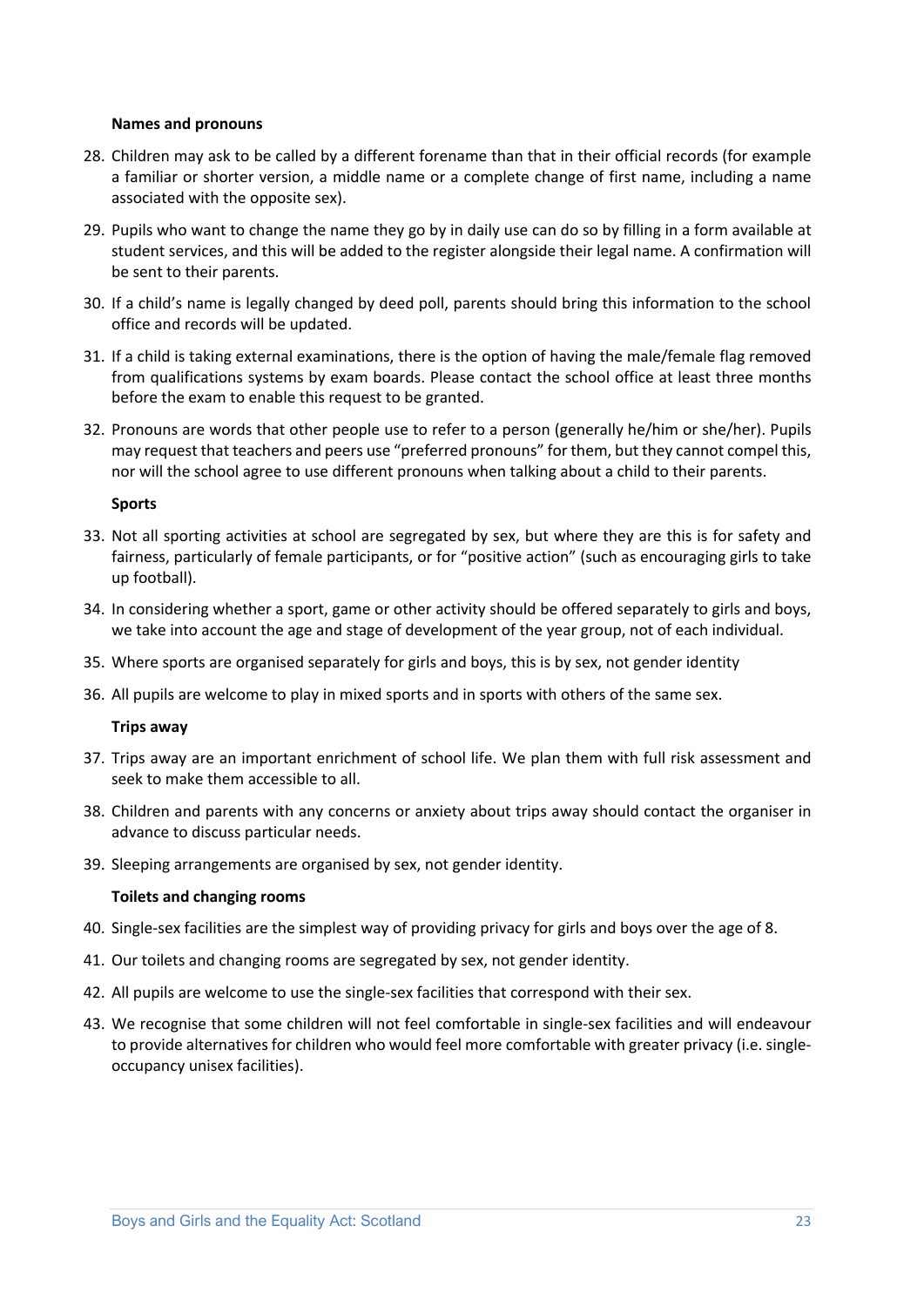## **Further resources**

## **Official guidance**

**EHRC: Technical Guidance for Schools in England** www.equalityhumanrights.com/sites/default/files/ technical guidance for schools england.pdf

**EHRC: What equality law means for you as an education provider: schools**  https://www.equalityhumanrights.com/en/publication-download/what-equality-lawmeans-you-education-provider-schools

**DFE: The Equality Act 2010 and schools** www.gov.uk/government/publications/equalityact-2010-advice-for-schools

**DFE: Gender separation in mixed schools** https://assets.publishing.service.gov.uk/government/uploads/system/uploads/ attachment data/file/719398/Gender-separation-guidance.pdf

**DFE: Plan your relationships, sex and health curriculum**

https://www.gov.uk/guidance/plan-your-relationships-sex-and-health-curriculum

## **Other resources**

#### **Transgender Trend: Supporting gender-diverse and trans identified children in school**

https://www.transgendertrend.com/product/school-resource-pack-3rd-edition-digitaldownload/

**Transgender Trend: Transgender Schools Guidance Safeguarding Concerns**

https://www.transgendertrend.com/product/safeguarding-concerns/

#### **Safe Schools Alliance Fact sheets**

https://safeschoolsallianceuk.net/resources-2/factsheets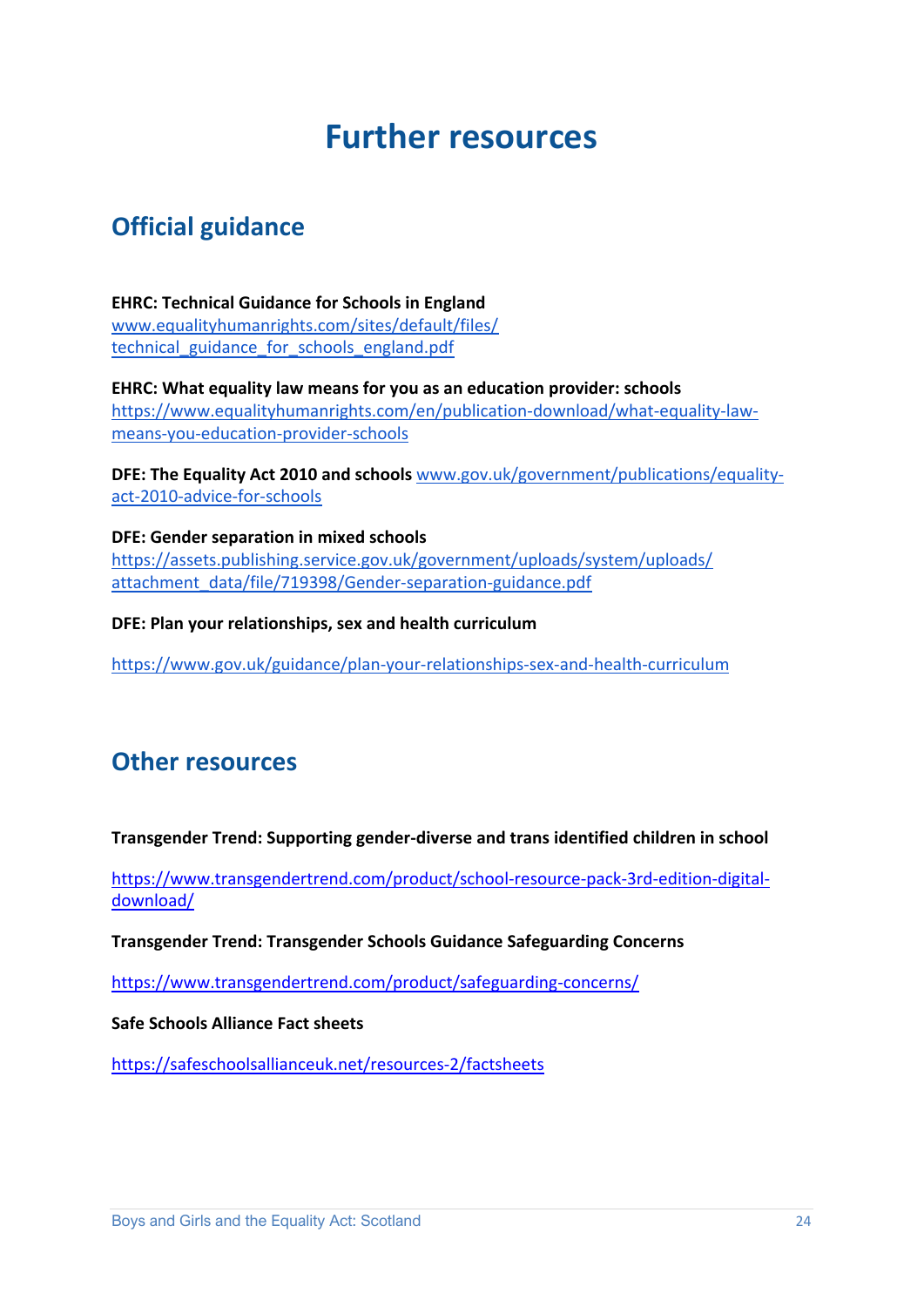## **Endnotes**

<sup>3</sup> EHRC. 2014. Technical Guidance for Schools in England https://www.equalityhumanrights.com/sites/default/files/technical\_guidance\_for\_schools\_england.pdf

<sup>4</sup> EHRC. 2014.What equality law means for you as an education provider: schools https://www.equalityhumanrights.com/en/publication-download/what-equality-law-means-you-educationprovider-schools

<sup>5</sup> The NHS Gender Identity Development Service doubled between 2014-15 and 2015-16; growth in referrals has slowed down more recently https://tavistockandportman.nhs.uk/about-us/news/stories/referrals-genderidentity-development-service-gids-level-2018-19/ The number of children changing their names by deed poll has seen a 30-fold increase https://www.thetimes.co.uk/edition/news/jo-or-joe-surge-in-trans-childrenchanging-names-5xftj66j6

<sup>6</sup> Littman, Lisa. 2018. Parent reports of adolescents and young adults perceived to show signs of a rapid onset of gender dysphoria. PLOS ONE 14(3): e0214157. https://doi.org/10.1371/journal.pone.0214157

<sup>7</sup> https://safeschoolsallianceuk.net/get-involved/write-to-your-local-education-authority/

<sup>8</sup> DFE (2020) Plan your relationships, sex and health curriculum

<sup>9</sup> Bell and Mrs A v Tavistock and Portman https://www.judiciary.uk/wp-content/uploads/2020/12/Bell-v-Tavistock-Judgment.pdf

<sup>10</sup> Education Scotland (2021) Child Protection and Safeguarding Policy Education Scotland https://education.gov.scot/media/dkxhqhwz/child-protection-and-safeguarding-policy-es-feb21.pdf

 $11$  While adults can change their legally recorded sex via a gender recognition certificate, this is not available to children under 18.

<sup>12</sup> The surgical suite: Modern-day closet for today's teen lesbian

https://4thwavenow.com/2016/01/25/the-surgical-suite-modern-day-closet-for-todays-teen-lesbian/

<sup>13</sup> Biggs, M. 2019. The Tavistock's Experiment with Puberty Blockers, Department of Sociology and St Cross College, University of Oxford. http://users.ox.ac.uk/~sfos0060/Biggs\_ExperimentPubertyBlockers.pdf

<sup>14</sup> Gender Recognition Act 2004 https://www.legislation.gov.uk/ukpga/2004/7/contents

<sup>15</sup> https://www.equalityhumanrights.com/en/our-work/news/our-statement-sex-and-gender-reassignmentlegal-protections-and-language

<sup>16</sup> For example, Keeping Children Safe in Education states that: "At all times, the school or college should be actively considering the risks posed to all their pupils and students and putting adequate measures in place to protect them and keep them safe."

 $17$  For example, as the NSPCC says, keeping secrets and isolating children puts them at risk of grooming: "Groomers might also try and isolate children from their friends and family, making them feel dependent on them and giving the groomer power and control over them. They might use blackmail to make a child feel guilt and shame or introduce the idea of 'secrets' to control, frighten and intimidate. "https://www.nspcc.org.uk/what-is-child-abuse/types-of-abuse/grooming/

<sup>18</sup> DFE, 2013. School uniform: guidance for schools. https://www.gov.uk/government/publications/schooluniform

<sup>&</sup>lt;sup>1</sup> Thanks also to For Women Scotland for advice on the Scottish Edition.

<sup>&</sup>lt;sup>2</sup> HM Government (2018) Working Together to Safeguard Children, A guide to inter-agency working to safeguard and promote the welfare of children

https://assets.publishing.service.gov.uk/government/uploads/system/uploads/attachment\_data/file/779401/ Working Together to Safeguard-Children.pdf and Scottish Government (2006) Getting It Right for Every Child https://www.gov.scot/policies/girfec/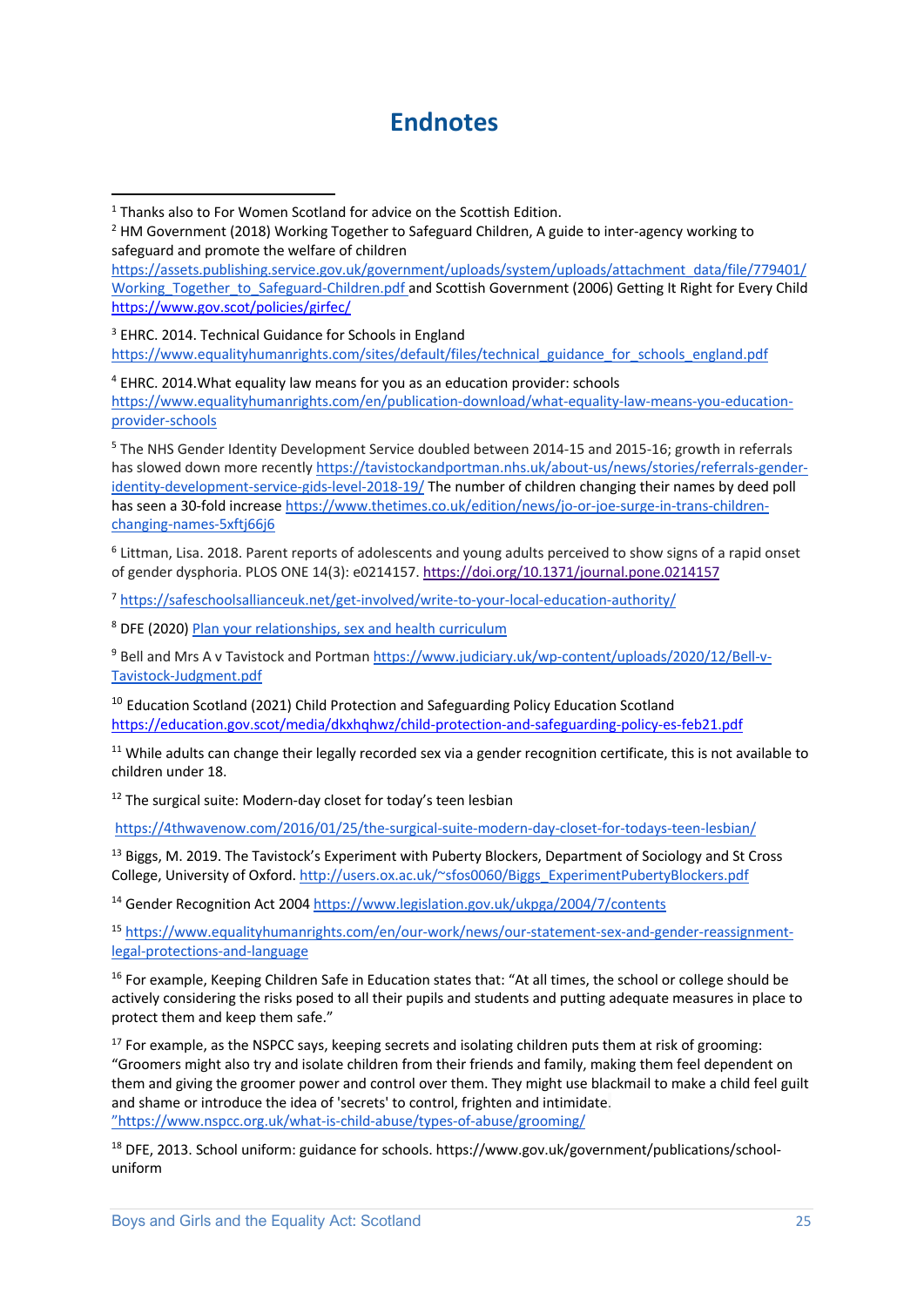<sup>19</sup> Equality Act 2010, Schedule 22 Paragraph 1.

<sup>20</sup> Equality Act 2010. Schedule 3 Paragraph 27 (6)

<sup>21</sup> LGBT Youth Scotland/ Scottish Trans Alliance (2017) Supporting Transgender Young People Guidance for Schools In Scotland. https://www.lgbtyouth.org.uk/media/1344/supporting-transgender-young-people.pdf <sup>22</sup> EHRC. 2014. Technical Guidance

<sup>23</sup> Single-sex schools are allowed to admit children of the opposite sex exceptionally, but this does not mean they have to admit children of the opposite sex. For example, as the DFE guidance states: "Even if the daughters of certain staff members at the boys' school are allowed to attend, you are still regarded as a single sex school and are not discriminating unlawfully against girls by not admitting any girls other than daughters of staff." DFE (2014), What equality law means for you as an education provider: schools. https://www.equalityhumanrights.com/sites/default/files/what\_equality\_law\_means\_for\_you\_as\_an\_educati

on provider schools.pdf

<sup>24</sup> School Premises (General Requirements and Standards) (Scotland) Regulations 1967 https://www.legislation.gov.uk/uksi/1967/1199/made

<sup>25</sup> EHRC. 2014. Technical Guidance

<sup>26</sup> NSPCC. 2108. Safe Use of Changing Facilities. https://thecpsu.org.uk/media/445544/safe-use-of-changingfacilities-lg-sept-2018.pdf

<sup>27</sup> Article 9 of the European Charter of Human Rights (ECHR), to which the UK is a signatory, gives individuals the right to freedom of thought and to manifest their protected beliefs. Article 10 of the ECHR gives the right to freedom of expression, which also involves the right not to say what you do not believe. Lee vs Asher. 2018 USC https://www.supremecourt.uk/cases/uksc-2017-0020.html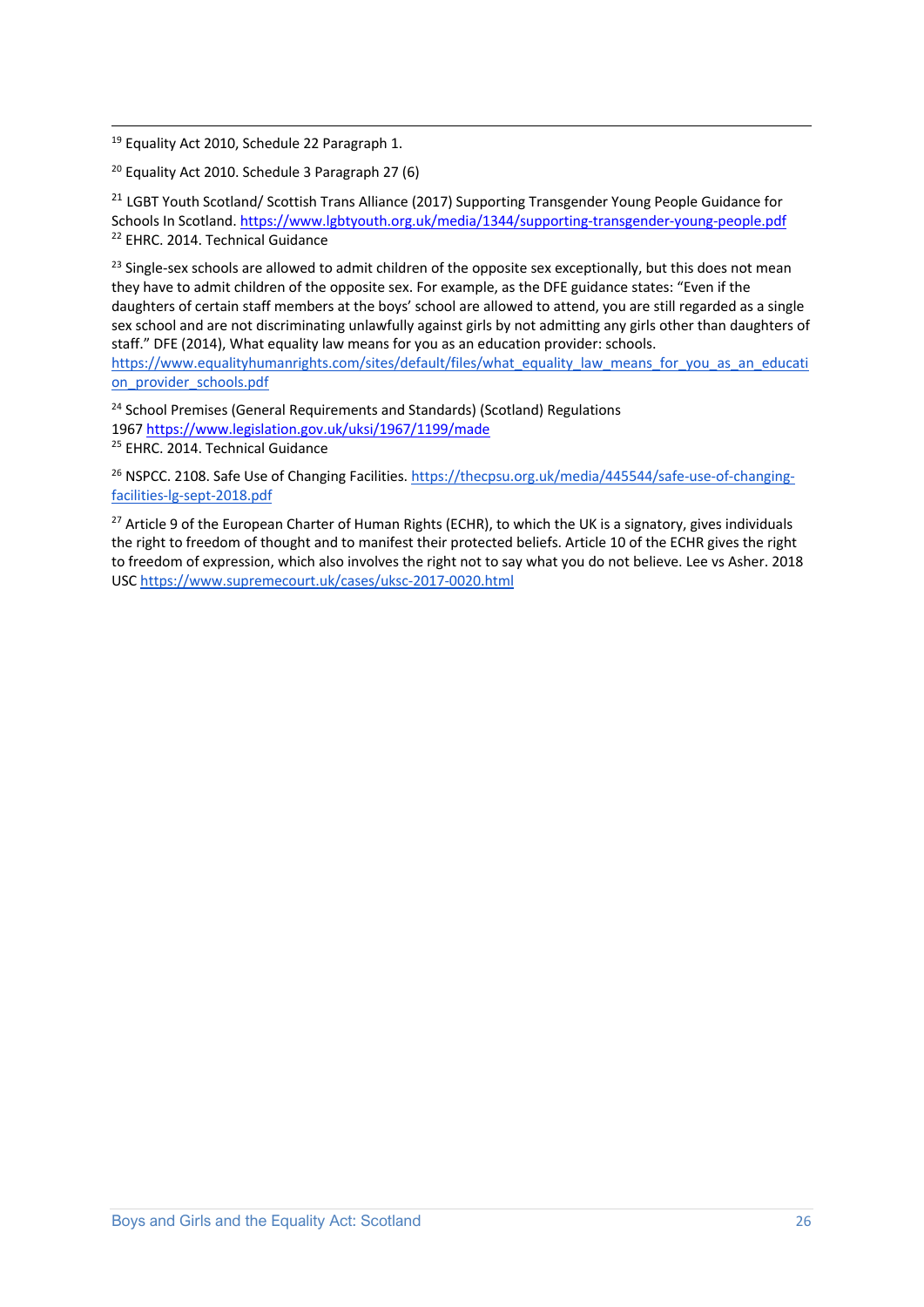## **ABOUT THE ORGANISATIONS**

**Sex Matters** is a UK based not-for-profit organisation. We have a singular mission: to reestablish that sex matters in rules, laws, policies, language and culture in order to protect everybody's human rights.

Sex Matters was founded by solicitor Rebecca Bull, barrister Naomi Cunningham, policy researcher Maya Forstater, and development biologist Dr Emma Hilton. We campaign, advocate and produce resources to promote clarity about sex in law, policy and institutions. Our priorities are to:

- **Establish clarity about the law**  Sex is a protected characteristic, and the Equality Act 2010 protects single-sex services. Clear guidance for organisations is needed.
- **Support people to speak up** It should not take courage to say that sex is real, binary, immutable and important – but right now it does.
- **Empower organisations** We work to empower organisations to adopt sound, fair and transparent policies that reflect material reality and protect everybody's human rights.

Contact us at info@sex-matter.org. Our briefings and resources can be downloaded from www.sexmatters.org.

**Transgender Trend** is the leading UK organisation calling for an evidence-based approach to the treatment of gender dysphoria in children and young people and for factual teaching about sex and biology in schools. We are also concerned about legislation which places transgender rights above the right to safety for girls and young women in public toilets and changing rooms along with fairness for girls in sport.

Our team includes teachers and safeguarding professionals, academics and parents. Founder and Director Stephanie Davies-Arai was shortlisted for the John Maddox Prize 2018 for the schools guide Supporting gender diverse and trans-identified students in schools. Stephanie's reputation and work in these fields was acknowledged when she was granted permission to intervene in the groundbreaking judicial review Bell v Tavistock in October 2020.

Our website www.transgendertrend.com is consulted worldwide by governments, universities and other professional bodies. Our resourcesfor schools are consistent with equality law and best practice for helping to support trans identified and gender non-conforming young people in schools. Contact us at info@trangendertrend.com.

*Neither organisation has any religious or political affiliation. The production of this guide was self funded through pro-bono expert contributions and individual donations.*